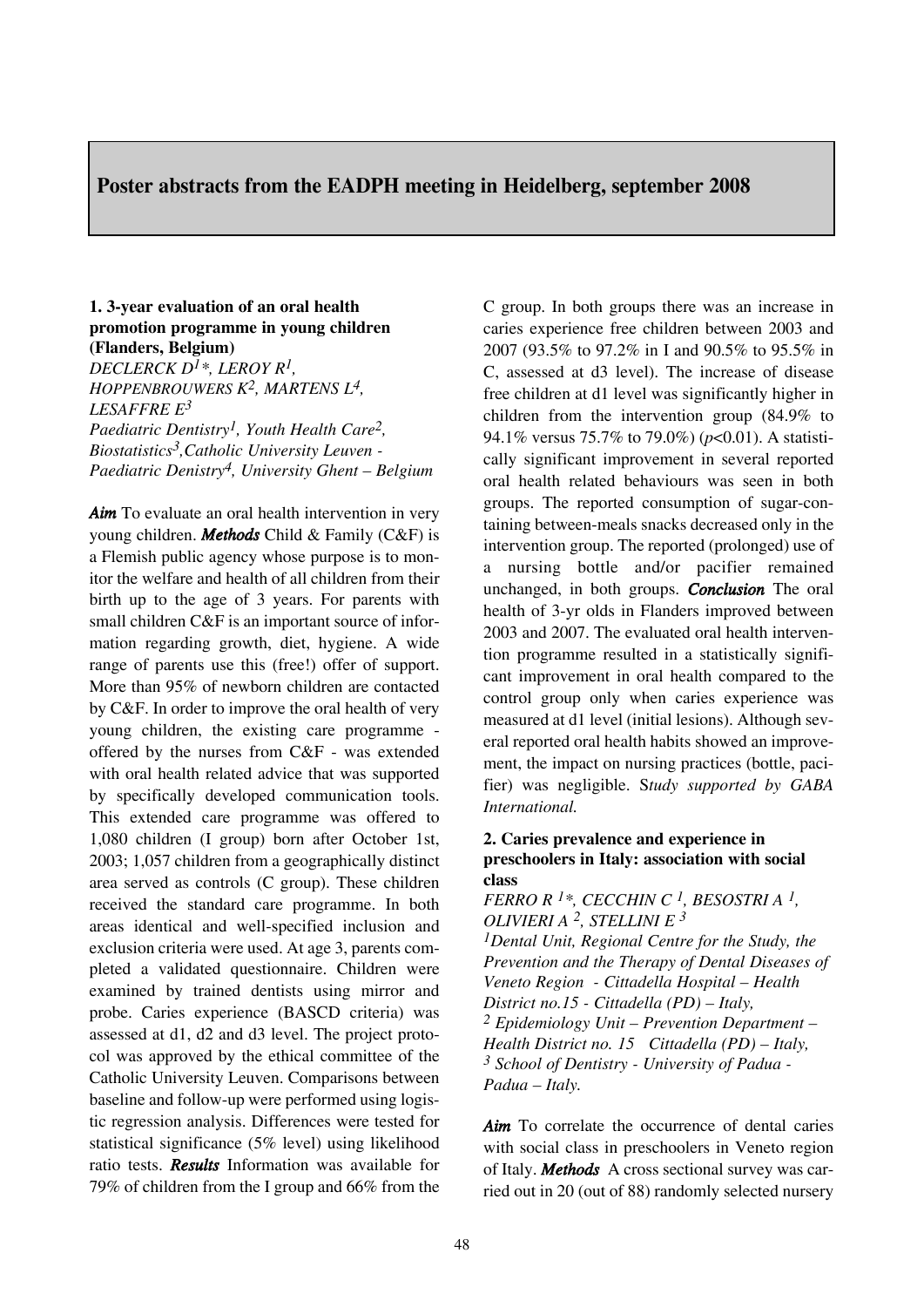schools in the area of Health District n.15. 1,820 3- 5 year-old children (out of 7,397) were enrolled and 1,410 were visited (subject to their parents written informed consent) in classrooms between September 2005 and May 2006. The response rate was 75%. Drop outs occurred because of absence from the classrooms (372) or due to lack of parental consent (38). WHO (1997) diagnostic criteria for dental caries into dentine threshold were adopted by two calibrated examiners. Information on social level by occupation of the parents was obtained through a questionnaire (n=1205-response rate 85.5%). Children were divided in 4 groups: high class (n=211); clerks (n=395); self employed  $(n=200)$ ; working class  $(n=399)$  on the basis of their family social class assessed at the highest occupational level of either parent. Means and standard deviation were calculated for continuous variables; for categorical variables the results were provided as proportions. Comparisons between groups were made using Pearson chi-squared test. The association between caries occurrence and the independent variable family social class was evaluated by means of a logistic regression model. *Results* Caries prevalence and mean dmft among children were:  $23\% - 0.8\pm 2.1$  in the high class;  $21\% 0.7\pm2.0$  in the clerks class;  $27\%$  -  $1.2\pm2.8$  in the self employed class;  $36\%$  -  $1.7\pm3.2$  in the working class. Tabulating the odds of caries against social class showed a meaningful linear trend across categories of that explanatory variable  $(\chi$ 2=22.4;  $p=0.0000$ ). The risk for a dmft score  $> 0$  was 1.9 (CI 95% 1.3-2.8) among children of parents in lower social class compared with children of parents in the higher one. *Conclusions* Our data confirm the existing worldwide literature that social class contributes to dental caries risk.

# **3. Association of Early Childhood Caries (ECC) with independent variables** *PIEPER K\*,YÜKSEL S, KRUTISCH M, JABLONSKI-MOMENI A Dept of Pediatric and Community dentistry, Philipps University Marburg, Germany*

*Aim* The aim of the present study was to assess caries experience of 3-4-year old children in two counties in Northern Hesse and to correlate this parameter to various independent variables. *Methods* In 2007, all 3-4-year-old children visiting

Kindergarten in Waldeck-Frankenberg and Marburg-Biedenkopf were invited to take part in the study which was approved by the ethics committee of our medical faculty. Only children whose parents had given their informed consent participated. Some 1532 3-4-year-olds were examined and  $d_{3+4}$ mft values were recorded according to WHO criteria. The participation rate was 81.9 %. Information about feeding practices during early childhood and preventive measures carried out at home, in Kindergarten or by the family dentist were collected for each child via a structured questionnaire. The questionnaires were completed by the parents. A statistical evaluation was performed using the software package SPSS (Version 14.0). To compare the mean caries scores of various subgroups, non parametric tests were performed. Variables associated with caries were included in a binary stepwise backward logistic regression analysis. **Results** The mean  $d_{3+4}$ mft score was 0.66 (fcomponent  $= 0.12$ ), the proportion of caries free children was 83%. The restorative index was 0.29. Constantly giving babies their bottle during the night and nightly breast feeding in the parents' bed for longer than seven months as well as frequent intake of sugary drinks at a later time showed a positive correlation to  $d_{3+4}$ mft scores in the bivariate analysis. For example, the mean  $d_{3+4}$ mft of children who were given baby bottles during the night for longer than seven months was 1.62, significantly higher than that of children who were not fed in this way  $(d_{3+4}mft: 0.47, p < 0.001)$ . Starting tooth brushing early, as well as systemic intake of fluorides, showed a negative correlation to  $d_{3+4}$ mft scores. The binary logistic regression analysis revealed: sugary drinks at night, frequent use of baby bottles during the day and frequent inbetween meals were positively correlated with ECC while early start of tooth brushing, intake of fluoride supplements, regular visits to the family dentist and application of topical fluorides showed a negative correlation. *Conclusions* The results of the binary logistic regression analysis suggest that long-term use of baby bottles at night is the most important factor in the development of ECC. *Acknowledgement* Supported by GABA International, Münchenstein Switzerland.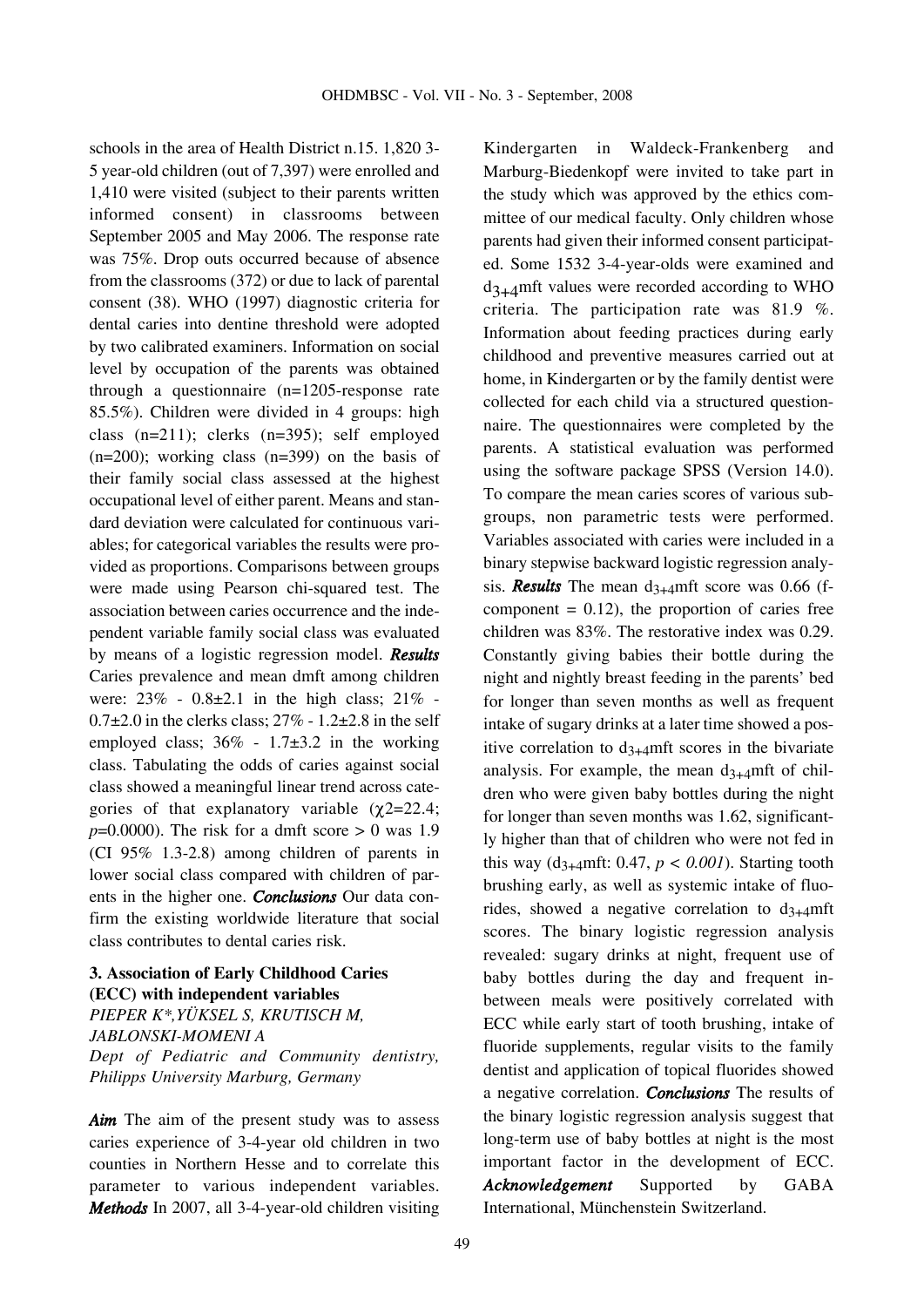## **4. ECC – an unsolved public health problem and general hazard arising from** *C. albicans*

*KNEIST S\*, SENF K, HARZENDORF A,*

*UDHARDT A, BORUTTA A*

*Zentrum für Zahn-, Mund- und Kieferheilkunde, Klinikum der Friedrich-Schiller-Universität Jena, Germany*

*Aims* Early childhood caries is still an unsolved health problem which needs more research to prevent it. Therefore the aim of this study was to analyse the presence of the caries associated microflora in infected dentine of 15 children aged 1 - 5 years. Children with one or more decayed, missing or filled tooth surfaces in primary teeth (ECC) were randomly selected from those who had been referred to the University Dental School at Jena for dental treatment under general anaesthesia. *Methods* Samples of infected dentine were collected from incisors and molars of 10 children for microbiological examination. These teeth together with 15 further incisors and molars were examined by scanning microscopy. The samples were inoculated onto the surface of *Mitis salivarius* agar with bacitracin *(Mutans streptococci, MS),* onto rogosa agar (*Lactobacilli,* LB) and *Sabouraud* agar medium (yeasts) and incubated at 37°C for 48 h. Counts (CFU) of total numbers of pathogens were calculated. Colony growth was verified and the identification of isolates (n=166 MS, n=152 LB, n=128 yeasts) was performed. Subsequently the percentage of MS, LB and yeasts in the CFU was calculated. The identification was performed macroscopically as well as by assessing physiological and biochemical characteristics. Yeasts were identified by their pseudomycelium and chlamydospores on rice agar. *Results Mutans streptococci* and *Lactobacilli* could be detected in 86% and 100% of the dentin samples. However, the prevalence of *C. albicans* was higher in upper incisors (between 67% and 71%) than in first (14%) and second molars (29%). In the samples of teeth from the lower jaw *C. albicans* could not be harvested. These results were confirmed by scanning microscopy. *Conclusion* The occurrence of *C. albicans* in young children with ECC is a health hazard for general mycosis and may have a negative influence on development of the immunological defence system in young children. Therefore the prevention of ECC is very important to prevent serious oral diseases and general mycosis in children.

# **5. Caries experience of schoolchildren from the Maia district, Portugal**

*GONÇALVES AI, NEVES H\*, FRIAS-BULHOSA J Faculty of Health Sciences, University Fernando Pessoa, Porto, Portugal*

*Aim* The aim of this study was to assess the prevalence of dental caries in schoolchildren of Maia district, a suburban city in the northwest of Portugal. *Method* A survey was conducted in a mobile dental unit for undergraduate training in community dentistry, that belongs to University Fernando Pessoa. It included a clinical examination by a calibrated observer and a questionnaire on the oral health habits of 289 children aged 6 to 10 years-old, 68.5% of whom were girls, and who were recruited through a sampling procedure that reflected distribution according to age class groups and the gender of the pupils concerned. The study begun after the local ethical commission's approval and informed consent had been obtained from parents and caregivers. The dmfs, DMFS score was assessed according to WHO-criteria. All data were analysed statistically by SPSS 15.0. *Results* The results indicated a caries prevalence of 63.7%, increasing with age, the dmfs was 3.9 1.1 (ds=3.0), the DMFS was 1.0 0.7 (at 7 years)(DS=0.8) and 2.8 1.1 (at 10 years)(DS=1.9) respectively. Daily oral hygiene habits was reported 86.5% of the children. Unemployment has a strong impact on this community and its financial consequences limit access to oral health care. This is reflected by the levels of oral disease.

# **6. Caries experience of pre-school children in Iasi, Romania**

*DANILA I\*, BARLEAN L, SAVEANU I, MIHAILOVICI L, CRACIUNESCU C Department of Preventive Dentistry, Faculty of*

*Dental Medicine, University of Medicine and Pharmacy "Gr.T.Popa", Iasi, Romania*

*Aims* of the study were: (1) to assess oral health inequalities in preschool children and any association with parents' socio-economic status (SES) and educational level, (2) to compare the mean dmft scores of 2.5 and 5 year-old pre-school children in Iasi with those of children of the same age living in other Central and Eastern European (CEE) countries, (3) to evaluate the extent to which dental caries in these pre-school children predicted caries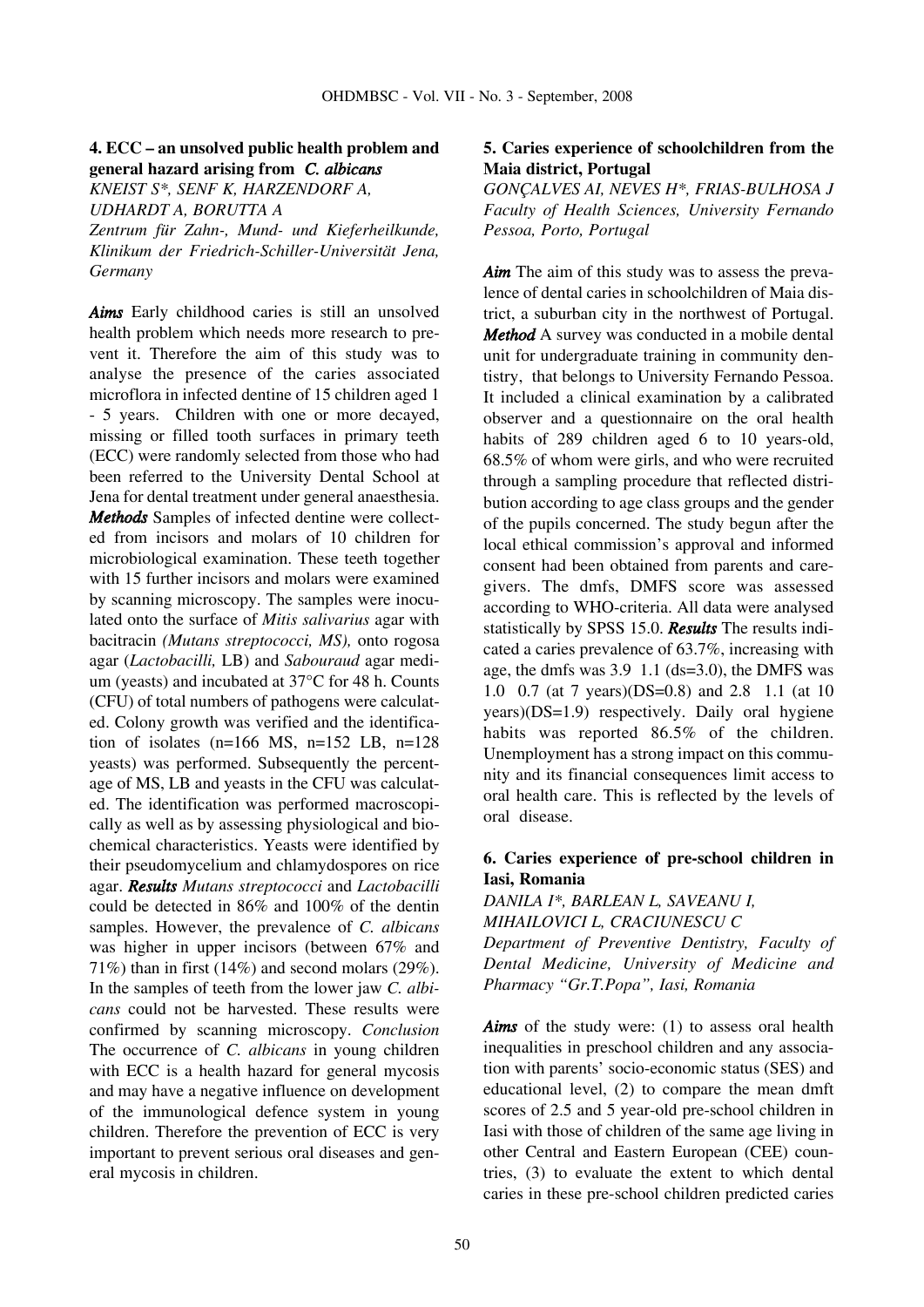in their permanent dentition. *Methods* In 2004, the authors initiated a three-year longitudinal study which included 382 randomly selected pre-school children aged between 2.5 and 3 years old and 455 randomly selected pre-school children aged between 4.5 and 5 years, all drawn from 12 randomly selected kindergartens in Iasi. Of the 12 kindergartens, 4 were attended by children mainly from high socio-economic groups, 4 from medium and 4 from low. The education level of each child's parents was determined and classified as university, high school or primary school level. Ethical approval for the study was obtained from the relevant regional committee. Oral health was evaluated by 4 calibrated examiners and the mean dmft scores for each group were calculated. Family educational level and SES were evaluated by questionnaire in both 2004 and 2007. Data were analyzed using the *Statistica* program, ANOVA, Pearson, Chi –square. *Results* Statistically significant (p<0.5) differences were seen between the groups. Before the programme commenced in 2004, parents from the lower SES group seldom encouraged their children to brush their teeth. The mean dmft for the 2.5-3 year-old group was found to be lower than that reported for several CEE countries but for the 4.5- 5 year-old group the mean dmft was around double that of other CEE countries. *Conclusions* The findings of this study revealed a relationship between the child's dmft, parents' SES, educational level and attitude towards oral health. The dmft results of this study differed from those of other CEE countries. Primary prevention is vital in maintaining oral health in children because deciduous caries experience is the main predictor for caries in the permanent dentition. Prevention must be delivered to all, if the WHO goal that by 2010, 90% of 6 year-old children should be caries free is to be achieved.

# **7. Oral health among Copenhagen children and adolescents with different ethnic backgrounds**

#### *CHRISTENSEN LB 1\*, SUNDBY A 2*

*1Department for Community Dentistry and Graduate Studies. School of Dentistry, University of Copenhagen, Denmark, 2The Children and Youth Public Oral health Service of Copenhagen, Denmark*

Aim to describe oral health among children of 5, 7-, 12- and 15 years of age living in Copenhagen; to analyse the influence of ethnic background and socio-economic factors on the oral health of these children. *Methods* Almost all children and adolescents in Copenhagen are enrolled with the Public Oral Health Care Service (POHCS). The study included all children with data reported by the POHCS, approximately 80% of the total number of Copenhagen children in the four age groups (n= 12,706). Data on children's oral health from the year 2006 was obtained from public oral health registers and were linked with the data on socio-economic and socio-cultural factors from citizen-register of Statistics-Denmark. *Results* In the four agegroups 5-, 7-, 12- and 15 -year-olds the mean caries experience (DMFS+dmfs) was 1.9, 4.2, 3.0 and 3.1 respectively. The caries experience of children 5 and 7 years of age with foreign ethnic background was three times higher than among the children with a Danish background. Compared to the Danish children the caries experience in 12- and 15 yearold children with the foreign background was found to be two times higher. Family income and mother's educational level were associated with the level of caries experience in all age groups, and the largest variations were found among 5 and 7 yearolds. In addition, the total number of children in the family was associated with the caries experience of the children. Multiple regression analysis showed that low family income, low education of the mother, high number of children in the family and children's ethnic background were important determinants of caries experience (*p*<0.001). *Conclusion* Despite the fact that almost all children and adolescents in Copenhagen are covered by the POHCS, which provides care free of charge, at outreach centres and is preventively orientated, considerable variations in caries experience were found in relation to socio-cultural and socio-economic factors. To reduce such inequity in oral health among the children, adjustment of the preventive and health promotion activities are recommended in order to reach a greater part of the target group. *Acknowledgements* The study was supported by the local authorities of Copenhagen, the Employment and Integration Administration.

#### **8. Oral health in adults with intellectual disabilities in 2 German states**

*BISSAR A\*, FREYER K, SCHULTE AG Department of Conservative Dentistry, University of Heidelberg, Germany*

Many previous studies in industrialized countries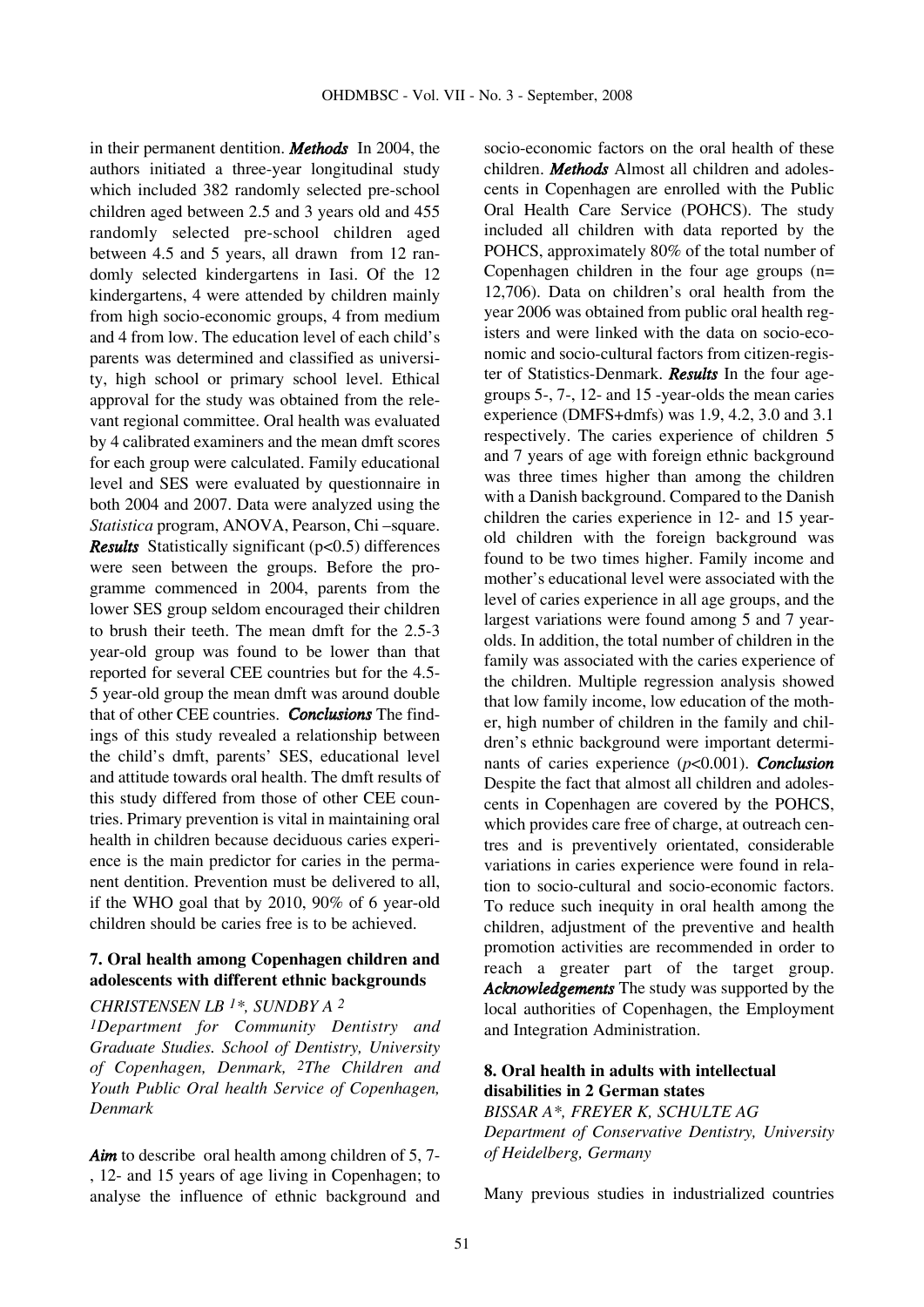have reported that persons with disabilities generally present with a higher level of caries prevalence and a lower oral health status than the rest of the population. *Aims* To assess the oral health of adults attending care facilities for individuals with intellectual disabilities in two different regions of Germany and to investigate whether or not regional differences existed. *Methods* A cross sectional study was conducted from July 2007 to February 2008 in the Rhein-Neckar area in south-west Germany and in the Delitzsch area in south-east Germany. In each region the two main institutions which incorporated several care facilities for individuals with intellectual disabilities and which each cared for more than 150 persons were chosen. Subject to consent from their legal custodians, it was planned to examine all patients in these institutions. Caries diagnosis was based on a visual examination, no radiographs were taken. The WHO methods and criteria (1997) were followed for collecting and recording the data (D3MFT); a plane mirror, a blunt dental probe and an artificial light were used. The examinations were performed in the institutions by one dentist (F.K.) who was calibrated by a dentist with experience in epidemiology (A.B.). A high inter-examiner reliability was achieved (Kappa= 0.925). Consent of the local ethics committee was obtained. *Results* In all, 343 individuals representing 22.5% of the target group were included in the study; 204 from the south-eastern region and 140 from the south-western region. The age of the individuals ranged between 18 and 66 with an average of 36.2 years (SD= 10.9). The gender ratio was balanced (171 men and 172 women). The proportion of caries-free  $(D<sub>3</sub>MT=0)$  individuals was only 2.6%. The mean  $D_3MFT$  was 14.4 (SD= 7.5) for the whole sample; 14.2 (SD= 7.4) in the south-east sample and 14.7 (SD=  $7.7$ ) in the south-west sample ( $p= 0.46$ ; Mann-Whitney U test). The unmet restorative treatment need differed significantly between both regions: 40.3% in the south-east sample and 31.7% in the south-west sample. 79% of all those examined were in need of some treatment: 82.3% in the south-east sample and 74.3% in the south-west sample. *Conclusions* Compared to the average oral health data of adults in Germany, these results show that the oral health of individuals with intellectual disabilities is still poor. In addition, these patients do not receive sufficient dental care. The results also show slightly better oral health for these people in south-west Germany than in south-

east Germany. Appropriate oral health programmes targeting these patients, their parents and the staff working in these care facilities should urgently be developed in order to improve the oral health of this population.

# **9. Bioavailability of fluoride from fluoridated milk consumed during or after breakfast**

# *SZÉKELY M, 1 FAZAKAS Z, 1 BALOGH-*

SĂMĂRGHITAN V,<sup>1</sup> BÁNÓCZY J<sup>2</sup>, TÓTH Z<sup>2</sup> *1University of Medicine and Pharmacy Targu-Mures, Romania; 2Semmelweis University of Budapest, Hungary*

*Aim* Dental caries remains a major public health problem and the WHO recommends that every effort must be made to extend fluoride prevention. The aim of this study was to compare the bioavailability of fluoride (F) administered in milk during or after breakfast consumption by monitoring salivary and urinary fluoride excretion in adults. *Methods* The 27 subjects were healthy adults (mean age 19.2±0.6 years) of both sexes, residents in an area with low F content in the tap water  $\ll 0.1$  mg F/l) in Targu-Mures, Romania. The present study had four phases in which the subjects consumed in the morning: 1) standard breakfast; 2) 200 ml fluoridated milk (5mg F/l); 3) standard breakfast and after two hours 200 ml fluoridated milk; 4) standard breakfast with 200 ml fluoridated milk. The testing period lasted four weeks and the sampling took place on the same day each week. Whole saliva was collected at 0, 15, 60 and 120 minutes. Urine was also collected over 24 hours. The fluoride content of both the saliva and urine was analyzed using fluoride selective electrode. *Results* Statistical analysis by ANOVA and Student's t tests revealed significant differences between the salivary fluoride concentrations measured at 0, 15, 60 and 120 minutes after fluoride intake in all phases (*p*<0.0001). Daily urinary fluoride excretion (mean  $\pm$  SD,  $\mu$ g) showed significant differences between phases: 1) 345±101; 2) 454±148; 3) 757±263 and 4) 663±173 (*p*<0.0001). The highest mean values of salivary and urinary fluoride concentrations were observed when fluoridated milk was consumed two hours after breakfast. *Conclusions* The results suggest that fluoride availability is influenced by the timing of solid food ingestion. The present study shows that fluoridated milk might be used for fluoride supplementation on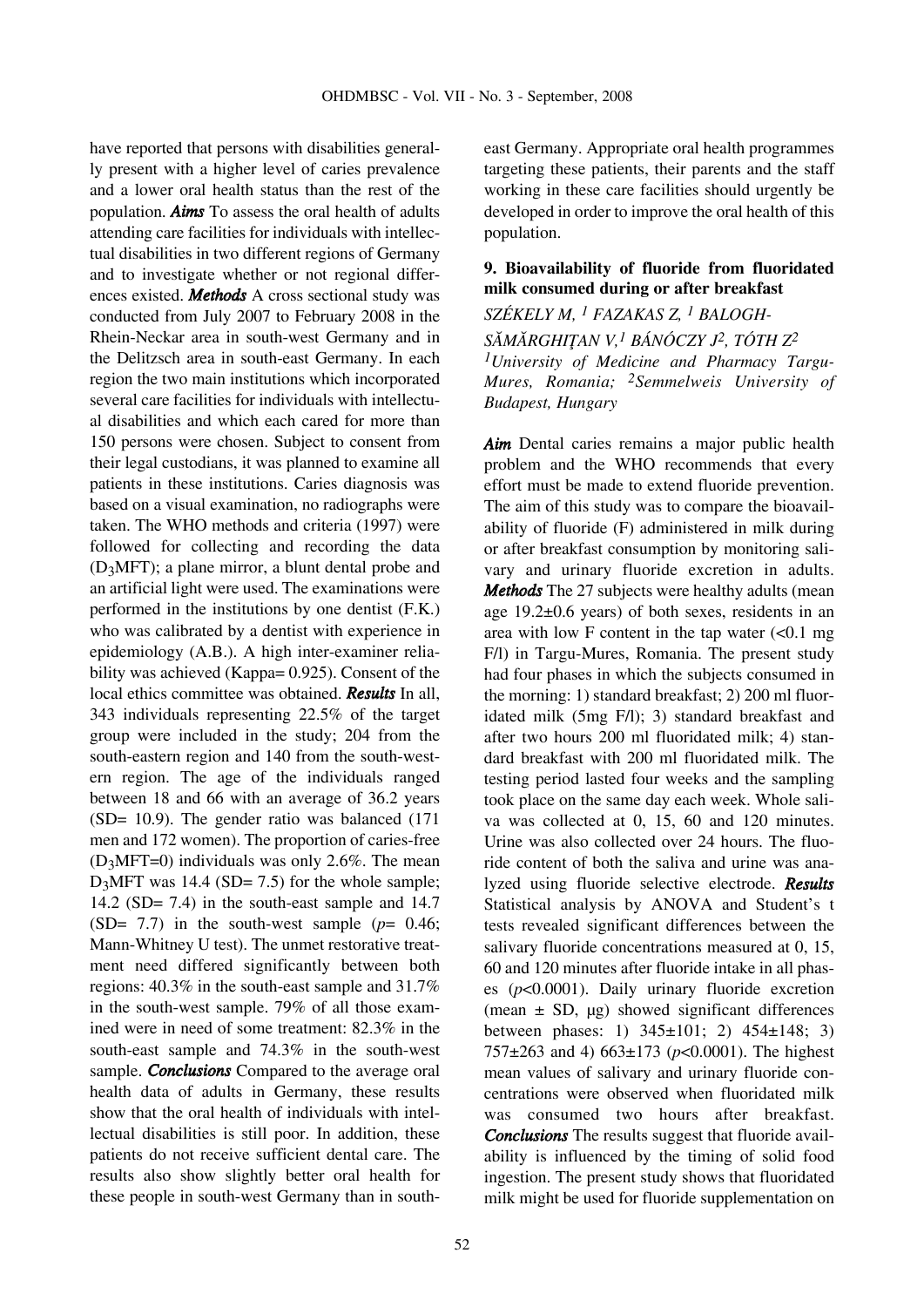a community basis in young adults. Supported by The Borrow Foundation, grant no. 2088/03.03. 2006.

# **10. How different levels of dental fluorosis affect perceived facial attractiveness**

*YEUNG CA1\*, TICKLE M2, WALSH T2, MONTALDI D2 1Lanarkshire NHS Board, Hamilton, UK, 2The University of Manchester, Manchester, UK*

*Aims* To investigate how perceived facial attractiveness is affected by facial characteristics, including different levels of dental fluorosis. *Methods* Ethical approval was obtained from the University Ethics Committee. Thirty university students or staff were recruited as models. Digital photographs of each model were taken including one with glasses to compare a common minor change in facial appearance to fluorosis. Four images were made: full face with normal teeth (to act as control); full face with glasses; full face with anterior teeth digitally manipulated to simulate mild fluorosis (index TF2); full face with simulated more severe fluorosis (index TF4) on anterior teeth. Fifteen images were duplicated to make up a total of 135 images. Students were recruited as panel members to view images at a fixed conversational distance from computer screen. Facial attractiveness of each image was scored on a scale of 1 to 5 ( $1 = \text{very}$ ) unattractive; 5 = very attractive). *Results* Ninetyseven students acted as panel members, comprising 31 male students (mean age  $= 22.16$  years) and 66 female students (mean age  $= 21.88$  years). There was a significant main effect of model on facial attractiveness, F (12.69, 1218.10) = 107.85, *p*<0.001; there was a significant main effect of facial characteristics on facial attractiveness, F  $(2.20, 211.46) = 22.87, p<0.001$ ; there was a significant interaction effect between model and change of facial characteristics, F  $(35.23, 3382.45)$  = 11.01, *p*<0.001. Also mean facial attractiveness score of models with TF2 teeth (2.766) is similar to that of models wearing glasses (2.769); mean score of having TF4 teeth (2.989) is slightly higher than that of control (2.898). *Conclusions* This experiment shows that perceived facial attractiveness is affected by facial characteristics. While having mild fluorosis teeth could be similar to wearing glasses, there are people who prefer the white patches of more severe fluorosis teeth.

# **11. Dental erosion severity and risk factors in alcoholic patients undergoing a detoxification programme**

*MANARTE P1, MANSO MC2, GONÇALVES A1\*,*

*SOUZA D1, GAGO S 1 1Department of Medical Sciences, Faculty of Health*

*Sciences, University Fernando Pessoa, Portugal, 2REQUIMTE, Faculty of Health Sciences, University Fernando Pessoa, Porto, Portugal*

Alcoholic patients are a risk group for dental erosion injuries due to the direct and indirect effects of ethanol on their bodies. In Portugal there is a lack of data on dental erosion lesions. *Aim(s)* To evaluate the severity and to identify some risk factors likely to be directly related to dental erosion lesions in alcoholic patients under detoxification. *Methods* This descriptive and cross-sectional study, previously approved by the Ethical commission of the University Fernando Pessoa, was conducted in one centre (CRAN) for addiction rehabilitation therapy in the north of Portugal. After obtaining signed patient consent, data were collected through personal interviews and clinical examinations of 50 patients, 15 (30%) women and 35 (70%) men, which constitute the total number of patients at the centre between February and May 2006. Past consumption of alcohol was documented. The severity of dental erosion at individual teeth was classified using the Eccles and Jenkins index (Eccles and Jenkins, 1974). Statistical analysis was carried out mainly through non parametric tests, using SPSS v.15.0 (SPSS Inc., IL. Chicago, USA) with a significance level of 0.05. *Results* All the patients had some dental erosion. With 14% at level 1, 58% at level 2 and 28% at level 3. Upper teeth were more commonly effected than lower teeth, and were more severely effected (Wilcoxon test;  $p<0.001$ ). Significant differences in the severity of dental erosion were found between anterior and posterior teeth, in both the upper and the lower arches (Friedman test, *p*<0.001). Men had drunk alcohol at an earlier age than women (12-34 years), (Mann-Whitney test,  $p=0.012$ ). Alcohol abuse problems were identified at on average at 26.8 years 12.2 years for men and at 28.1 years 6.2 years for women (Mann-Whitney test, *p*=0.165). On average, the daily intake women had drunk alcohol for a shorter time (7.5 years  $\pm$ 7.5 years) than men (16.9 years ±9.8 years) (Mann-Whitney test, *p*=0.0025). No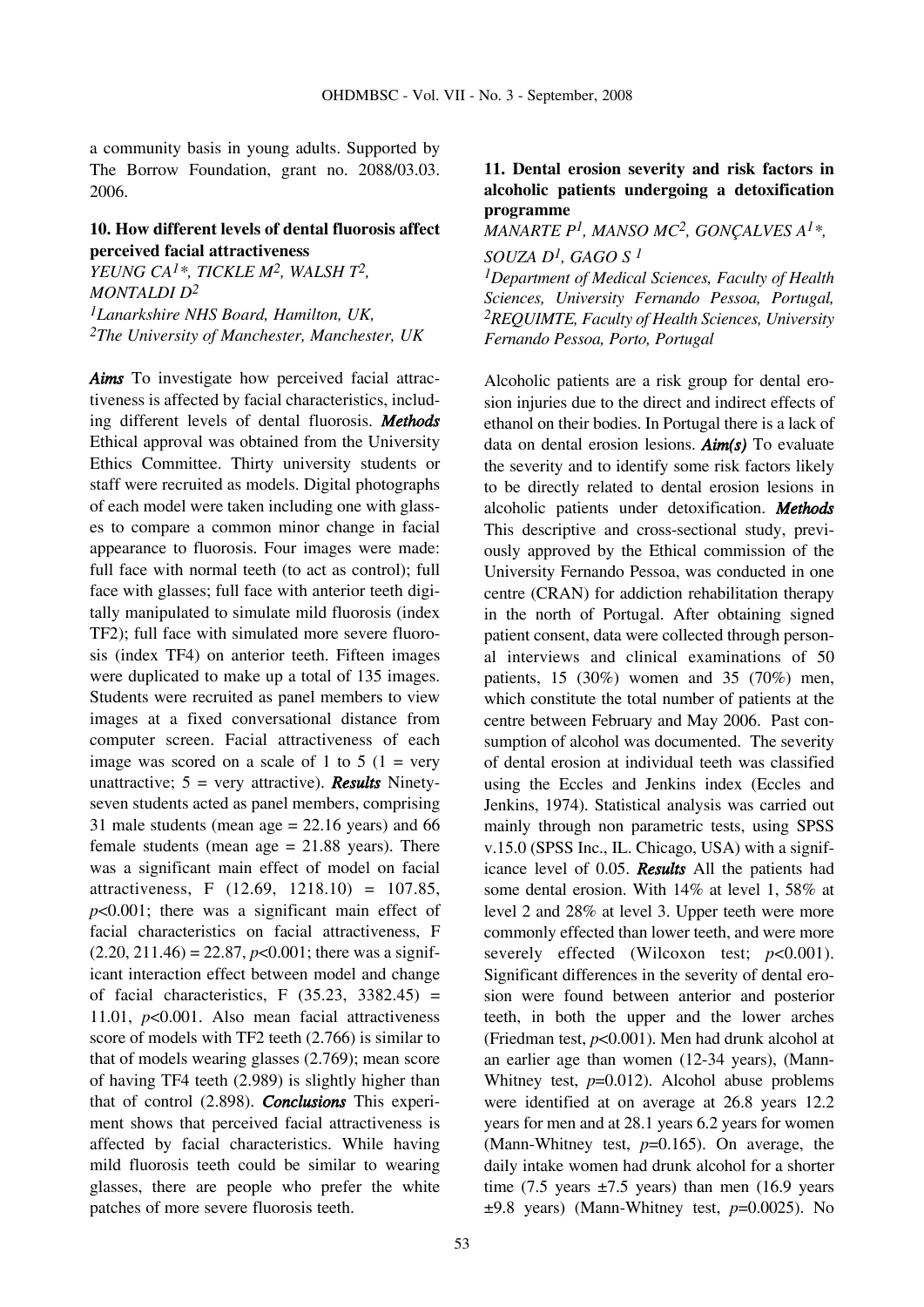correlation was found between dental erosion severity and the quantity of daily alcohol intake (r=- 0.006; *p*=0.966), or for alcoholic intake duration  $(r=0.101; p=0.488)$ . A positive association between "before-bed-drinking" and dental erosion on the palatal surfaces of teeth was found (Qui-Square test, *p*=0.029). *Conclusions* Patients undergoing a detoxification programme in the CRAN centre presented high severity levels of dental erosion lesions. The risk factor "before-bed-drinking" significantly increased the severity of palatal surface erosion. *Acknowledgements* To the *Centro Regional de Alcoologia do Norte* (CRAN) Portugal.

# **12. Ten-year Evaluation of an Annual Oral Examination Program for Workers Exposed to Acids**

*KIM HD\*; HAN DH1, PAIK DI, KIM JB Department of Preventive and Social Dentistry, Seoul National University, Korea, 1Department of Preventive and Community Dentistry, Pusan National University, Korea*

*Aims* The objectives of this study were 1) to evaluate the outcome of Annual Oral Examination Promotion (AOEP) for workers in Korea focusing on occupational dental erosion between 1993 and 2003 and 2) to suggest some new modifications to the National Oral Health Promotion for workers (NOHP). *Methods* This outcome evaluation was a repeat ecological study. The first national oral health survey for workers exposed to acid was performed as a baseline study in 1993. In this survey, after giving their written consent, 888 workers, the total number exposed to acids in 24 factories, selected by area and size stratified cluster sampling, were examined by a dentist, who had been calibrated and scored a Kappa index of 0.9 using Kim's dental erosion criteria with five grades (Kim et al. 2003). In 1993, AOEP started as a mandatory program for the early detection and the early treatment of occupational dental erosion (Grade 3-5) among workers exposed to acids under the Occupational Safety and Health Act. It was one of the components of NOHP. A second national oral health survey for workers exposed to acid was performed in 2003. In the second survey, 942 workers from 32 factories using acids, were selected and surveyed by three dentists calibrated with Kappa index of 0.78-0.93, who used same methods as were used in the baseline study. The difference in the prevalence between 1993 and 2003 was accessed. *Results and Conclusions* In 1993, the prevalence of occupational dental erosion was 8.0% (Kim et al. 1994). The prevalence was 11.2% in 2003. Thus in ten years, the prevalence increased by around 40%. According to the statistics, AOEP was not effective in ameliorating occupational dental erosion. Hence, our suggestions were three-fold: 1) a more critical approach to reduce the ambient acid exposure level in workplaces was needed to reduce the incidence of occupational dental erosion (Kim et al. 2007), 2) the workplace oral health promotion should include more comprehensive programs including regular oral health education, the absolute requirement to wear a mask and the topical fluoride application, and 3) the surveillance system should be operated to maintain the agreed standards.. In 2007, the Korean government lowered the threshold limit value - time weighted amount (TLV-TWA) of acids, and now they are considering other suggestions. *Acknowledgement* The part of this study was supported by the grant of the Ministry of Labour, Korea.

## **13. Associations between Oral Health and Quality of Life**

# *RÄDEL M\*, SCHÜTTE U, KOCH R, KIRCH W, WALTER MH Medizinische Fakultät "Carl Gustav Carus" der Technischen Universität Dresden, Germany*

Diagnostic findings only partially correlate with patients' health perception. Hence, measuring oral health related quality of life (OHQoL) as an indicator of patient's well-being and the quality of health care services has become accepted as an explicit criterion of evaluation. One of the most commonly used instruments for measuring OHQoL is the Oral Health Impact Profile (OHIP) questionnaire. It has been successfully used in groups with a considerably impaired oral health status. *Aim* The aim of this study was to evaluate, whether the OHIP can also be applied to an average/standard population sample to detect determinants of impaired OHQoL. *Methods* In 6 companies based in Dresden (Germany) workers were offered a regular dental examination that assessed caries, periodontal, prosthetic, soft tissue, functional and esthetic findings. OHQoL was measured by means of the German version of the OHIP (OHIP-G, 53 items) supplemented by a short questionnaire on sociodemo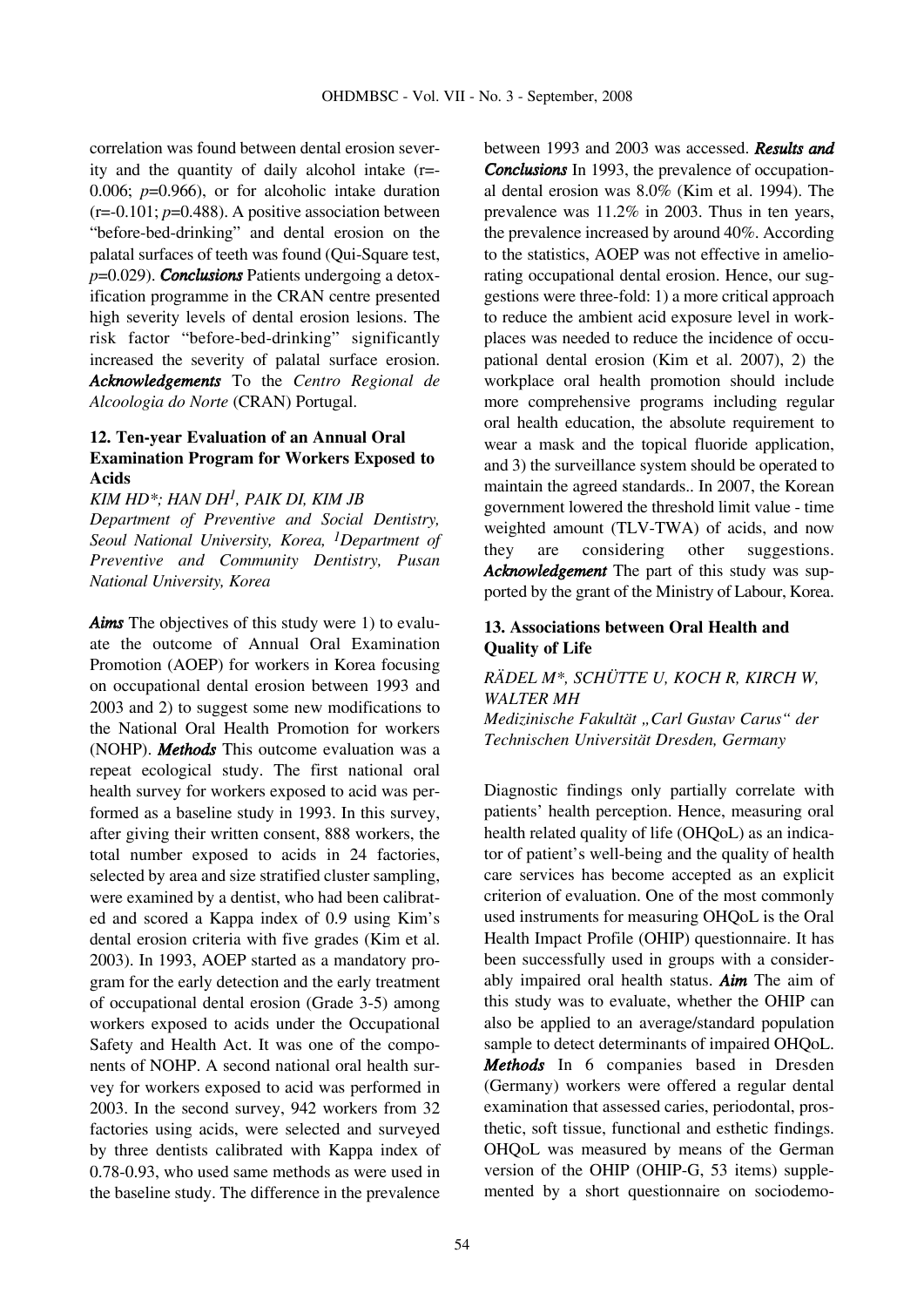graphic items. The additive score of all item responses (OHIP-ADD score, range 0-212) rises with the level of impairment. Descriptive and univariate procedures were used for statistical analysis. The study was approved by the university ethics committee. Data had been checked for completeness, leaving 861 (95.7%) data-files. *Results* Between 7.5% and 26.0% of the companies' employees took part in the study. The OHIP-ADD score was relatively small (median: 10.0). Univariate odds ratios (ORs) of belonging to a target group with impaired OHQoL (OHIP-ADD>36) were estimated using the SAS/STAT-softwarepackage. The cut-off point was defined heuristically and conformed to the 90% percentile. The risk of belonging to the target group was significantly higher in women than in men (OR=1.61, *p*=0.036), higher in older people (54-65 years vs. <35 years, OR=3.68, *p*=0.002), lower with high educational level  $(OR=0.34, p=0.0063)$  and higher when occluding pairs were missing (OR=2.38; *p*=0.006). Oral diseases like dental caries showed almost no influence on subjective oral health  $(> 1$  tooth with decay; OR= 2.24, *p*=0.10). *Conclusions* In the present sample, univariate statistical analysis detected relationships between impaired OHRQoL and demographic variables as well as dental aspects. Whether further multivariate analyses will affirm them as indicators remains to be seen. However, it seems worth discussing whether the OHIP-G is an appropriate instrument for measuring OHQoL in a working population. *Acknowledgements* The study was supported by the German Ministry for Education and Science.

# **14. Patient Satisfaction with Emergency Care in the Public Dental Service in Helsinki**

*TURUNEN S1\*, HELENIUS P 2, WIDSTRÖM E3*

*1Dental Care Department, 2Administration and Service Centre, Health Centre of Helsinki, 3National R&D Centre for Welfare and Health (STAKES), Helsinki, Finland*

A recent oral heath care reform in Finland opened the public dental services to all adults. Due to great demand for care as a result of the newly available access for all, in Helsinki emergency dental care for adults was centralized to one clinic where eight teams provide services during working days. Appointments for the Emergency Unit are given by the Public Dental Services call centre after a preliminary evaluation of the need for urgent care made over the telephone. *Aim* The aim of this study was to evaluate the functioning of the Emergency Unit from patients' viewpoints. *Methods* All visits to the Emergency Unit were recorded during a nine-day-period in May 2006. Before treatment the patients were asked to fill in a questionnaire about their problems. Six months later those who filled in the first questionnaire (n=478) were mailed a new questionnaire about the acute treatment episode. Treatments provided were collected from the patient records. Complete data was received from 188 (39%) patients. *Results* Eighty one per cent of the respondents felt that their emergency treatment episode had been good or excellent. Most patients (80%) had more than one visit. Half of the patients (46%) had minor treatments such as opening a tooth with an infected pulp, incision of an abscess or a temporary filling. The other half had endodontics (19%), restorations (18%) and extractions (17%). Those who had had a filling or extraction were most satisfied and those who had endodontics were least satisfied with their care. 58% had their whole acute treatment episode in the PDS and 33% in private sector. Nine per cent of the patients reported that they never made the recommended appointment for further treatment. *Conclusions* Due to a low response rate the results need to be interpreted with some caution. It seems that most of those who had easy emergency problems solved in one or in a few visits were satisfied with the services. Complicated emergency treatments were less successful and the flow of the treatment processes need better planning. It was worrying that a number of patients did not follow instructions for further treatment and some of them are likely to become frequent visitors to the Emergency Unit.

# **15. Trends in Oral Health of Children and Adolescents in the Czech Republic 1994-2006** *BALKOVA S\*, LENCOVA E, BROUKAL Z Institute of Dental Research, 1st Faculty of Medicine, Charles University in Prague, Czech Republic*

Regular nation-wide oral health surveys among children and adolescents were established in the Czech Republic in 1994. Since then they have been conducted every three years (last survey conducted in 2006) using the same methods for sample col-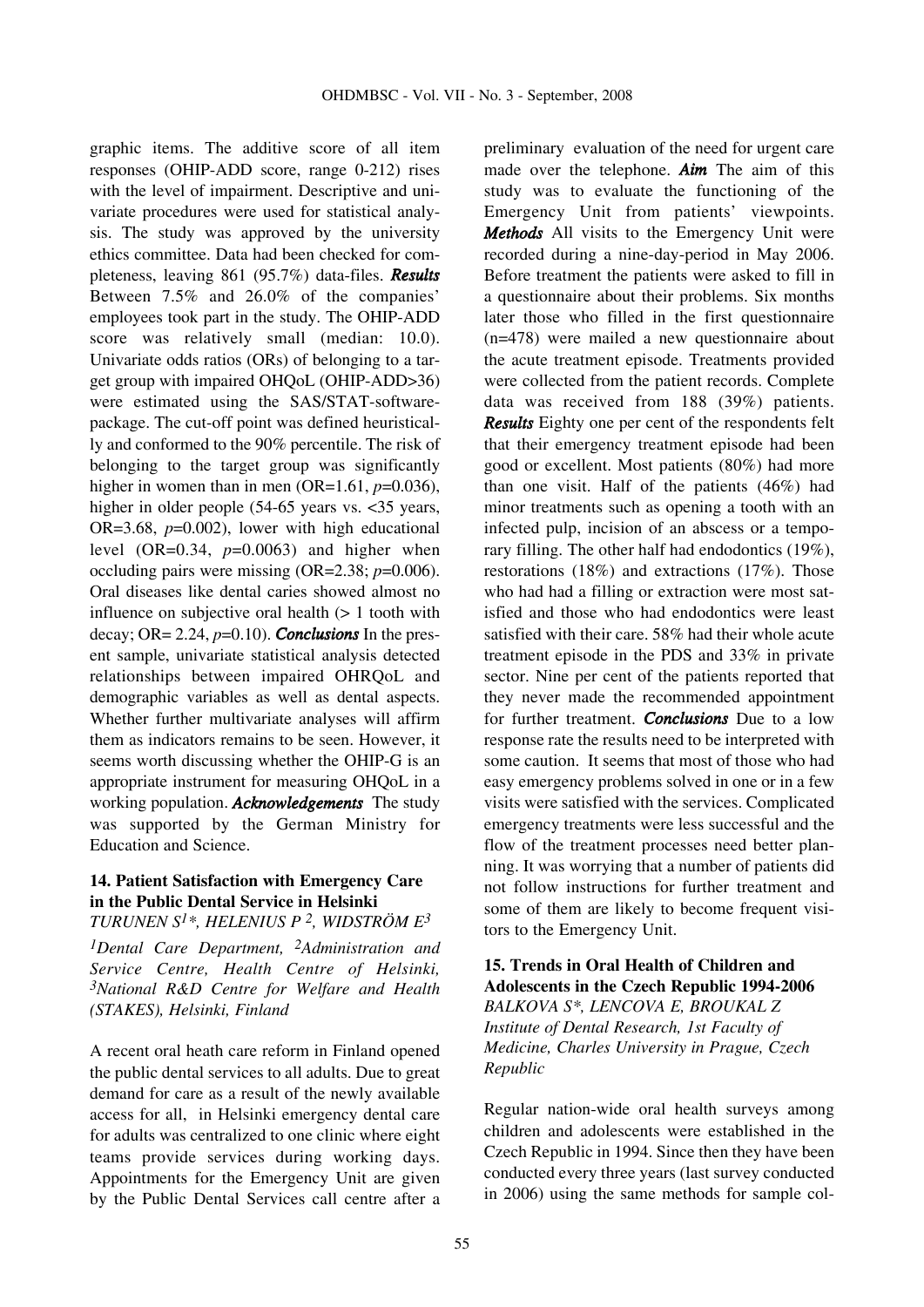lection, dental examination (WHO 1997), epidemiological statistics and interpretation of the data. *Aim* The aim of this study was to test for significant trends in standard oral health parameters among children and adolescents over the last twelve years. *Methods* Oral health data were gathered from random samples of individuals aged 5, 12, 15 and 18 years who had been examined in 1994, 1997, 2000, 2003 and 2006 in 28 localities, selected by the Czech Institute of Statistics. The samples (approximately 3,000 individuals in each age category and survey) were representative for the whole country. Ethical Committee approval and care-givers' informed consent were obtained at the beginning of each survey. Percentages, means and standard errors of individual parameters of oral health were calculated for each survey. The linear regression model was employed in the study for the expression of trends in the selected parameters of caries experience and dental status (% of caries free, mean dmf/DMF teeth and % of dt/DT from dmf/DMF), in the age categories 5, 12, 15 and 18 years-olds, at a level of significance *p<0.05. Results* (Trends - correlation coefficient r and p): 5 year-olds:  $\%$  caries free – r =0.947, p=0.014, dmf - 0.803, 0.040, %dt – 0.994, 0.002; 12 year-olds: % caries free – 0.910, 0.032, DMF – 0.631, 0.108, %DT – 0.974, 0.028; 15 year-olds: % caries free – 0.995, 0.005, DMF – 0.999, 0.0002, %DT – 0.812, 0.086; 18 year-olds: % caries free – 0.969, 0.006, DMF – 0.986, 0.0117, %DT – 0.784, 0.098. *Conclusions* During the period from 1994 to 2006 there were significant trends in the percentage of caries free in all age groups of children and adolescents with final values in 2006 of 42.2%, 29.5%, 13.6% and 6.8% respectively. Significant trends were found in the mean dmf/DMF in 5, 15 and 18 year-olds but not in 12 year-olds (in 2006 the mean dmf/DMFs were 2.69, 2.56, 4.98 and 7.00 respectively). The trend for %dt was for a significant decrease in 5 year-olds. However, %DT in 12 year-olds showed significant increases (final values in 2006 – 55.4, 30.5 respectively). Overall the data showed favourable trends in decreasing caries experience in all age groups but warning signs of ineffective delivery of restorative care for 12 year-olds. *Acknowledgements* This study was supported by the Grant Agency of the Charles University Reg. No. 32208 (2008).

## **16. Caries in primary molars and its impact on the variability of permanent tooth emergence sequences**

*LEROY R1\*, CECERE S2, LESAFFRE E2, DECLERCK D1*

*1 School of Dentistry, Oral Pathology and Maxillofacial Surgery, 2 Biostatistical Centre, Catholic University Leuven, Kapucijnenvoer 7, B-3000 Leuven, Belgium*

*Aims* In an earlier study it was revealed that a history of caries in the primary molars is associated with an early emergence of their permanent successors (Leroy et al., 2003). Hence, caries in the primary molars may have an impact on the order in which the permanent teeth emerge (second phase). In order to obtain information on individual emergence patterns in a population, prospective data from a large sample are needed. The statistical analysis is quite complicated as it involves the estimation of a 7 by 7 correlation matrix of emergence times. Moreover, the censoring of data makes conventional statistical methods inappropriate. The aim of the present study was to fully investigate the variability of permanent tooth emergence in Flemish boys and girls, taking into account the (caries) status of the primary molars. *Methods* For this purpose data available from the Signal Tandmobiel® project were used. In this prospective longitudinal epidemiological survey data were collected from a representative sample of 4,468 children (born in 1989) and examined yearly (between 7 and 12 years of age) by trained dentistexaminers. Caries experience and tooth emergence were recorded by direct inspection. Bayesian statistical analyses taking into account the interval censored character of the data were performed. *Results* 56% of all examined primary molars were sound (i.e. dmft=0). Between 2.5 and 7.2% of the first and second primary molars had been extracted due to caries. When both primary molars were sound, the most prevalent emergence order was '4-3-5-7' (first premolar – canine – second premolar – second molar) in the maxilla and '3-4-5-7' in the mandible, in boys as well as in girls. When both maxillary primary molars had been affected by caries (i.e. either decayed, filled or extracted due to caries), the sequences '4-5-3-7' and '5-4-3-7' were more prevalent whereas sequences '3-4-5-7' and '4-3-5-7' were less prevalent. When both mandibular primary molars were affected by caries, the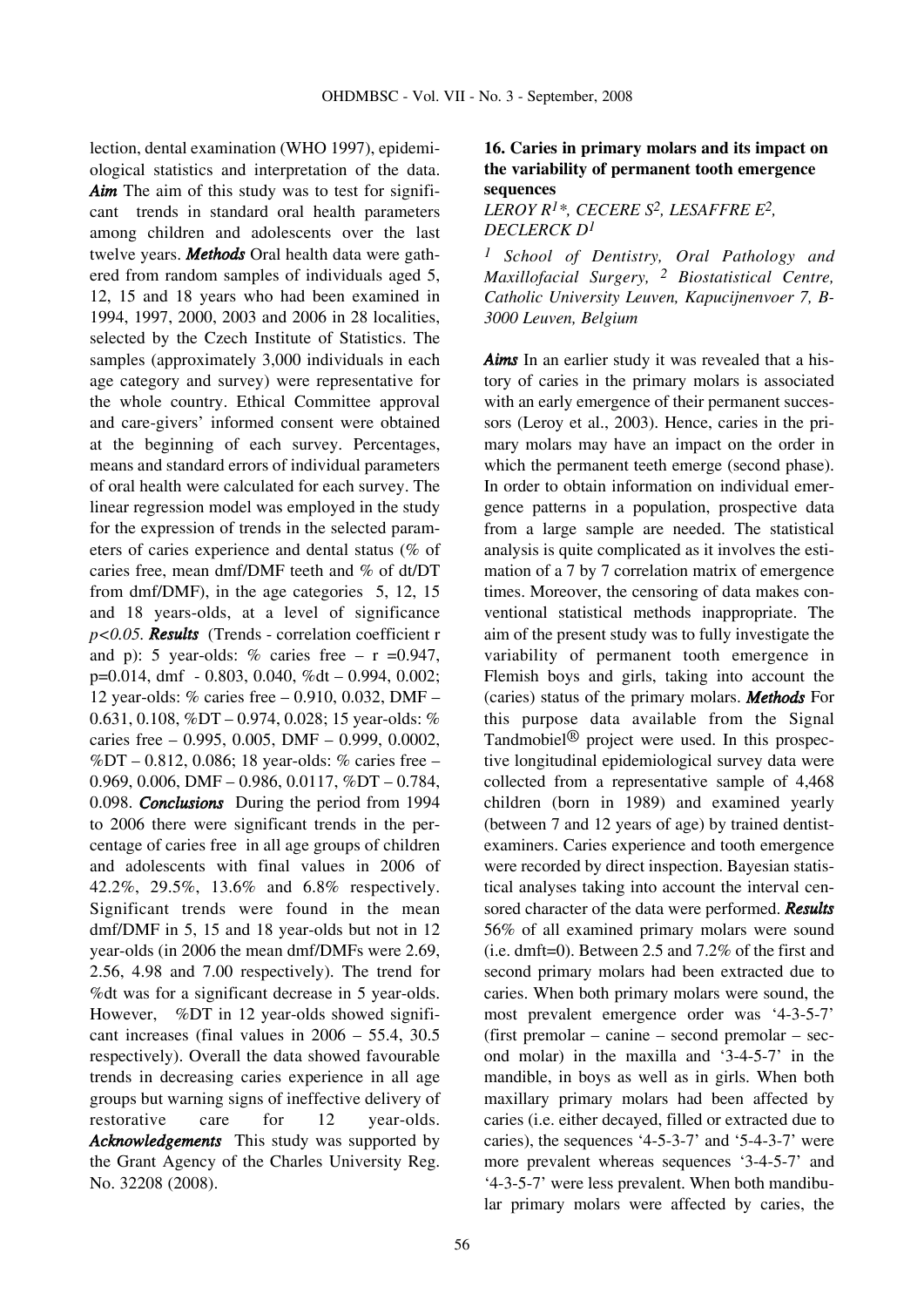prevalence of sequences '4-3-5-7', '4-3-7-5' and '4-5-3-7' was increased whereas the prevalence of sequences '3-4-5-7' and '3-4-7-5' was decreased. *Conclusions* In conclusion we can state that in the study population a history of caries in the primary molars was associated with an altered order of emergence of canines, premolars and second molars. In many subjects the most desirable emergence sequence was not observed; clinical evaluation and guidance in those cases is very important. *Supported by Unilever Belgium – Research Grant OT/05/60 Catholic University Leuven.*

#### **17. Prevalence of occlusal anomalies and tooth spacing among nine-year-old schoolchildren**

*LUX CJ\*1, DÜCKER B2, PRITSCH M, KOM-POSCH G2, NIEKUSCH U4*

*1 Department of Orthodontics, University of Jena, German ,2 Department of Orthodontics, University of Heidelberg, Germany, 4 Community Dental Service, Rhein-Neckar-Kreis, Gesundheitsamt Heidelberg, Germany*

*Aim* To provide detailed information concerning clinically relevant traits of occlusion and the prevalence of spacial anomalies in an orthodontically relevant period of dental development. *Methods* In 2002 and 2003, after the approval of the local ethics committee, 494 German schoolchildren (237 males, 257 females) aged 9 were orthodontically examined at their schools by the local community dental service, in the Rhein-Neckar-Area. The only selection criterion for appropriate towns and schools was a low availability of orthodontic treatment. As a result, examinations were carried out in towns with population of between approximately 2,000 and 36,000 inhabitants. In addition to the assessment of spacial abnormalities, overjet and overbite were measured to the nearest 0.5 mm, and sagittal molar relationships were registered clinically to the nearest 1/4 cusp widths. Crossbites, scissors bites and midline displacements were also evaluated. All measurements were made by one investigator (BD) who had been calibrated against an experienced orthodontist (CJL). Interexaminer reliability was determined by performing measurements twice on 30 children. This was done by two examiners (CJL and BD) working independently from each other. *Results* For occlusal anomalies, the childrens' overjets ranged between -2 and 12 mm with median values around 3 to 3.5 mm. An increased overjet was more prevalent than a reduced or reverse overjet, and severely increased overjet, beyond 6 mm, was a relatively common finding affecting 5-10 per cent of the children. Similarly, overbite showed considerable variation between -1 and 9 mm (median 3-3.5 mm) and males exhibited a significantly larger overbite than females. Traumatic contact of the gingiva was observed in every fourteenth child. Concerning spacial abnormalities, in the incisor segments, in the maxilla the variance comprised both excess spacing and moderate to severe crowding, which was considerably greater than in the mandible. Severe crowding (>5 mm) was found more often in the maxilla than in the mandible, affecting 2-3% of the maxillary dentitions. In the canine-premolar segments, the arch segments among the males were in general about 0.5 mm larger than among the females, in both the mixed and permanent dentition. In general, the maxilla was more often affected by posterior crowding than the mandible. Anterior crowding seemed to be more prevalent than posterior crowding. *Conclusions* 1. Already at the age of 9 years, a considerable proportion of children were affected by moderate and severe crowding and by a severely increased overjet which may impair further dental and functional development. 2. The wide range of orthodontically relevant occlusal traits encountered in the present study underlines the need for orthodontic screening at 9 years of age (or earlier).

# **18. Knowledge of Flemish paediatricians about children's oral health**

*BOTTENBERG P1\*,VAN MELCKEBEKE L1,LOUCKX F2,VANDENPLAS Y3, 1Department of Restorative Dentistry (COPR), Vrije Universiteit Brussel, Brussels, Belgium, 2Department of Medical Sociology (MESO); Vrije Universiteit Brussel, Brussels, Belgium, 3Department of Paediatrics, Universitair Ziekenhuis Brussel, Brussels, Belgium*

*Aims* To examine the knowledge paediatricians have about oral health in children. *Methods* An anonymous questionnaire on oral health knowledge was mailed in spring 2007 to all members of the Flemish Paediatric Association representing 350 out of 676 Flemish paediatricians. Questions concerned timing of the first dental visit, effects of thumb sucking, fluoride supplements, trauma, fluorosis, *Streptococcus mutans* and dental caries, pre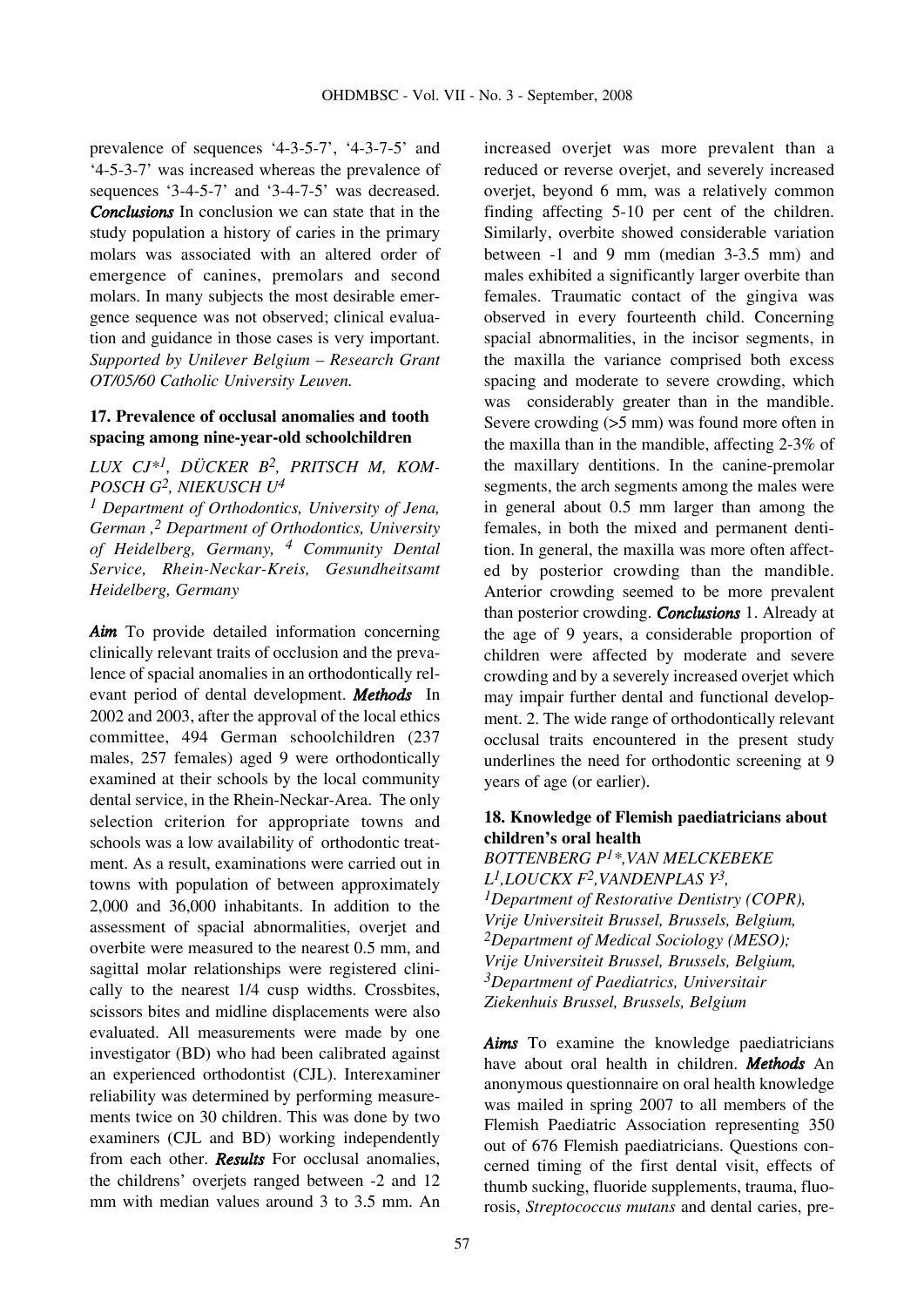vention of dental caries, nursing bottle caries and use of sealants. *Results* 276 questionnaires (79%) were returned. A majority of the responders (72%) was female. The median age of the male responders was 53 years (range 27-79), that of females was 38 years (range 26-63years). 55% of the respondents, mainly younger paediatricians, worked full-time in a hospital. The registry of the association could not give reliable data about age and gender of the members. When compared to the total Belgian population, there was an overrepresentation of younger and female pediatricians (2 test *p*=0.0003). Of the respondents, 71% said they have had some training in dental topics, and most that they relied on information brochures to be informed on dental subjects. Parents frequently questioned paediatricians about tooth eruption. In general, the paediatricians stated that the first dental visit should be scheduled at the age of three. 83% of the paediatricians stated that thumb sucking was harmful to dentition; 7% regularly prescribed fluoride supplements. Their knowledge of fluorosis was moderate. Paediatricians judged tartar removal and polishing, community water fluoridation and tooth brushing after consuming erosive drinks as effective preventive measures. The efficacy of dairy products was underrated. 73% of the paediatricians were aware of nursing bottle caries, whereas only 39% were familiar with fissure sealing. *Conclusion* Initiatives are needed to improve the knowledge about oral health of physicians involved in preventive health care of children.

## **19. Caries in primary dentition and direction of parental locus of health control**

*LENÈOVÁ E1\*, BROUKAL Z1, PIKHART H2, TSAKOS G2*

*1Institute of Dental Research – 1st Faculty of Medicine of the Charles University in Prague and General Teaching Hospital*, *Czech Republic*; *2University College London, Dept. of Epidemiology and Public Health, UK*

*Aim* The aim of this cross-sectional survey was to assess the relationship between parental locus of health control and level of untreated caries of their preschool children in a representative sample in the Czech Republic, adjusting for relevant socio-demographic characteristics. *Methods* A sample of 285 preschool children and their parents was recruited from 31 urban and rural localities in all regions of the country (previously selected as a sample for a representative nationwide epidemiological survey by the Czech Institute of Health Information and Statistics). At each locality, 10 children were recruited from a randomly selected local nursery. They were aged more than 3 and less than 5 years on the day of the examination. The children were included in the study after signed informed consent had been obtained from their parents. The study was approved by the Ethical Commission of the General Teaching Hospital in Prague. Data were collected on the children's dental status, recorded in nurseries, and from parental questionnaires with 13 attitudinal items regarding locus of control (LoC) in caries prevention and sociodemographic characteristics, such as age and gender of the child, parental age and marital status and education of mother. The association between parental locus of control and children's level of untreated caries was analysed using logistic regression, adjusted for the effect of key sociodemographic variables. *Results* The response rate to the questionnaires was 84%. Reliability analysis showed an acceptable Cronbach standardised alpha value for the LoC scale: 0.795. Logistic regression showed that there was a statistically highly significant linear trend between increased parental LoC and lower probability of their children having teeth with untreated caries, independent of the effect of the children and parents' socio-demographic variables. After full adjustment, children in the strongest parental LoC quintile were 0.35 (0.15-0.81, *p*<0.05) times less likely to have teeth with untreated caries in comparison to those in the weakest parental LoC quintile. *Conclusions* The findings support the hypothesis that higher internal parental LoC is associated with better control of caries in the preschool children and highlight that a well developed internal LoC within the family is advantageous in the prevention of dental caries. *Acknowledgements* Project No. 44708 was supported by the Grant Agency of the Charles University in Prague.

## **20. Parents' knowledge and behaviour related to their 6-year-old children`s oral health**

*NUCA C1\*, AMARIEI C2, PETCU LC3, BADEA V4, ARENDT C2 1Department of Preventive Dentistry, 2Department of Oral Public Health and Dental Management, 3Department of Medical Informatics and Biostatistics, 4Department of Oral Microbiology, Faculty of Dental Medicine, Ovidius University, Constanta, Romania*

Oral diseases are clearly related to oral health knowledge and behaviour. *Aims* The aims of this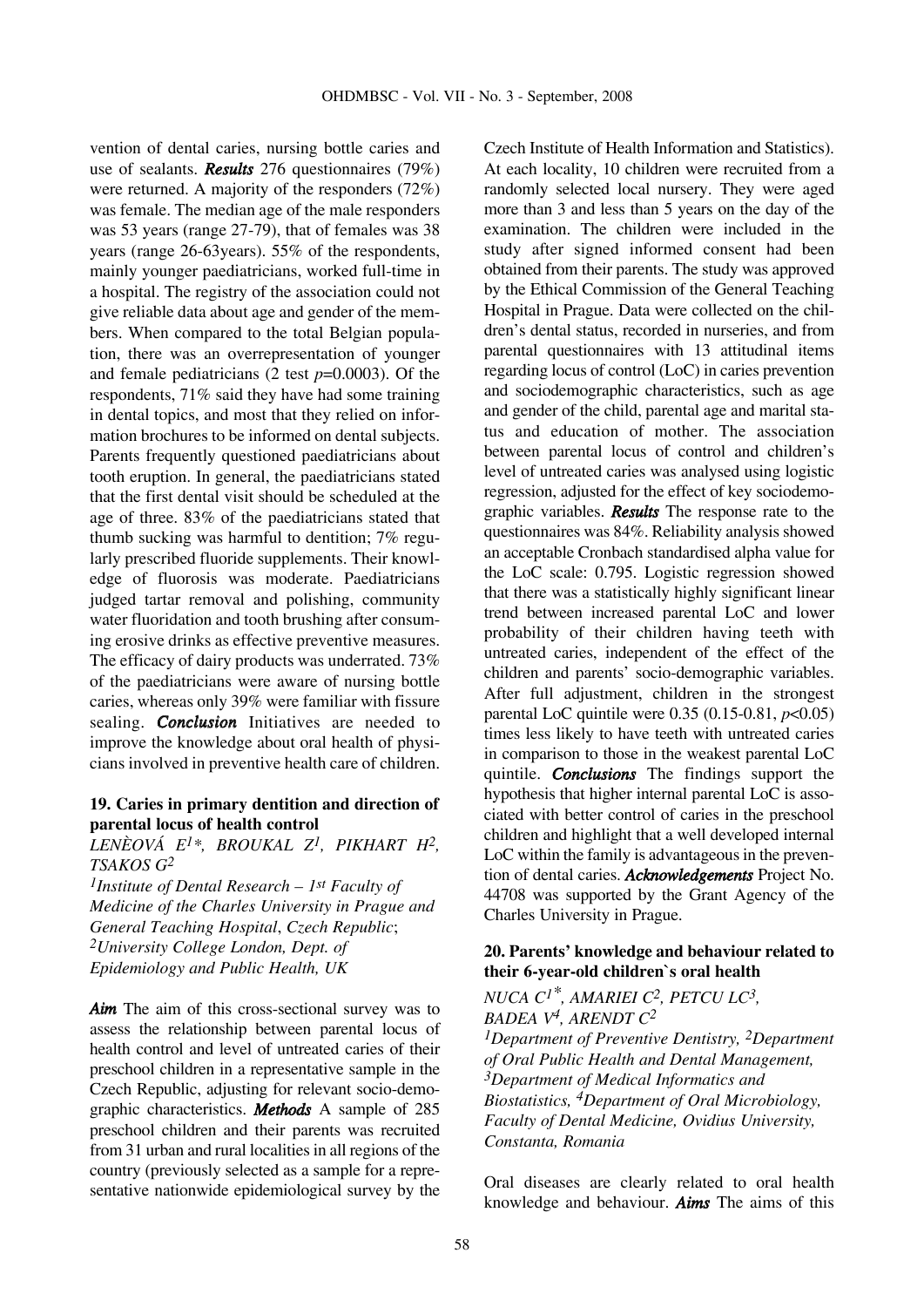study were: (1) to determine parents' level of knowledge and behaviour related to their 6-yearold children's oral health; (2) to evaluate parents' oral health knowledge according to their socioeconomic status (SES) and to the oral health status of their children. *Methods* This study, performed in 2007, recruited a representative randomly selected sample of 163 6 year-old children from Constanta and their parents (mother or father). Ethical approval was granted by the relevant authorities. A questionnaire was distributed to the parents, in order to obtain information on their SES, their oral health knowledge, their children's oral health behaviour and the parent's involvement in these activities. Dental examination of all the children took place in school dental offices. All the examiners had previously been calibrated and used W.H.O.(1997) criteria for recording the Decayed, Missing and Filled Teeth Index in permanent (DMFT) and temporary (dmft) teeth. The answers relating to parental knowledge were summated, giving equal weight (1) for each of the correct answers. The mean values were then analysed for possible associations with oral health behaviour, SES, DMFT and dmft. Statistical analyses were performed using SPSS *12*. Analysis of variance (ANOVA) was used for testing for group variation; descriptive statistics was used for analysis of SES, DMFT, dmft and the proportions of correct answers. *Results* The response rate was 90.79%  $(n=148)$ . The mean DMFT was  $0.84\pm1.22$ ; the mean dmft was 5.70±3.73; the mean SES was 1.93±0.72 (29.7% low; 47.3% middle; 23.0% high). The mean number of correct answers for knowledge was 6.36±2.44. Parent's knowledge was best for primary caries prevention methods, such as minimizing the consumption of sweets (78.37%) and toothbrushing (88.51%), but not for other preventive measures. Analysis of the questionnaires showed that 48% (n=71) of children reported that they were brushing their teeth twice a day, 58.1% (n=86) of children reported that they were using fluoride toothpastes and 24.3% (n=36) of parents reported that they were helping their children with daily toothbrushing. Higher levels of parent's oral health knowledge were associated with children's daily toothbrushing  $(p<0.01)$  and using a fluoride toothpaste  $(p<0.05)$  and also with the daily parental help in children's toothbrushing (*p*<0.01). There were no differences in parent's oral health knowledge according to SES, DMFT and dmft (*p*>0.05). *Conclusions* These results revealed that parents had limited knowledge of many aspects of oral health. This was reflected in poor oral health status and behaviour of their children. Given the importance of parent's involvement in children's oral health behaviour, increasing the parent's oral health knowledge should be the first step in community-based oral health promotion programmes.

## **21. Socio-cultural, socio-economic factors and health related behaviour in parents and their children**

*HEDE B 1\*, CHRISTENSEN LB 2 1Special Dental Care, Health and Care Administration, City of Copenhagen, Denmark, 2Department for Community Dentistry and Graduate Studies, School of Dentistry, University of Copenhagen, Denmark*

Aim to describe and to analyze the relationship between social characteristics, health belief, and health behaviour of parents and the health behaviour of their children. *Methods* The study population comprised children born in 1989 and their parents living in eight municipalities in Denmark. The selection of the municipalities was made in order to represent various geographical parts of the country as well as degree of urbanization. A random sampling procedure was made in 2005 by the relevant government agency on the basis of each parent's civil registration number. The parents and their children were mailed a structured questionnaire including questions on socio-economic and sociocultural background, and also lifestyle-related factors. In addition, self-assessment of the parents' and their children's oral and general health were included. The study population represented 824 pairs of the parents and children; the participation rate was 66%. *Results* The data revealed a strong relationship between the life-style related factors of the parents and their children. Parents with a Body Mass Index (BMI) >25 more frequently had children with BMI $>$ 25, ( $p$ < 0.001). Children of the parents who smoked tobacco more often smoked (*p*< 0.001)*.* The same pattern was observed with respect to consumption of alcohol, eating habits, level of physical exercise and tooth brushing. The parent's schooling, income, ethnicity, and self-assessment of general health seemed to influence the children's life-style. The relationship between the parents' and the children's health behaviour was striking. *Conclusion* The results of the study underline the importance of parents as a target group in any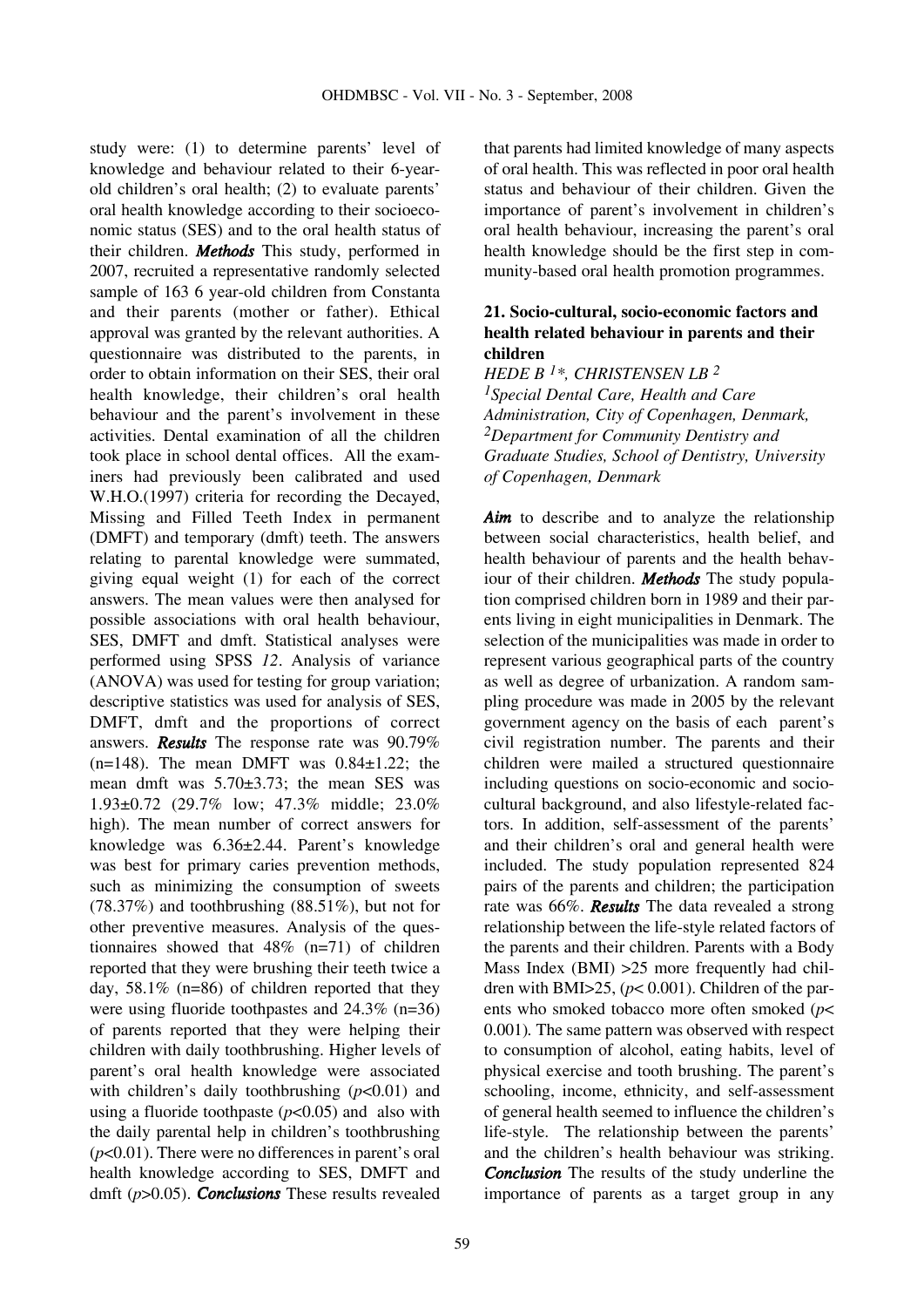health promoting activity. *Acknowledgements* The study was supported by the Danish National Association of Public Health Dentistry.

# **22. Oral health knowledge among schoolchildren aged 4 to 14 in Montpellier (France)**

*VINAY N\*, MOULIS E, CHAZEL JC, VALCARCEL J, TRAMINI P Faculty of Dentistry, University of Montpellier, France*

In 2007, a school-based dental health education programme was developed in association with the Dental Faculty of Montpellier (France). *Aim* The aim of this study was to compare, before and after an educational intervention, the knowledge of dental health practices and caries prevention among schoolchildren aged 4 to 14 years old in Montpellier. *Methods* Taking into account the public/private ratio, five schools in Montpellier were randomly selected, which corresponded to a sampling rate of 1/10 of all schools. All the children (600) attending these five schools received a questionnaire adapted to their age group: 4 to 6 years old  $(G1)$  / 7 to 10 years old  $(G2)$  / 11 to 14 years old (G3). The same children were seen again six months later when they were asked to complete the same questionnaire. Different items evaluated the knowledge of oral hygiene practices and the understanding of these instructions. Moreover, some information about preventive measures was gathered from their parents. Statistical significance was evaluated by chi-square test for categorical variables. Ethics and administrative approval for the study was obtained the relevant ethics committee and from the medical school who in turn gained approval from the heads of the schools concerned before the study commenced. *Results* The response rate of the parents was 26% (16% in public and 50% in private schools): 41% reported giving their children fluoride supplements (tablets) at least once in their life; 24% used fluoridated table salt; 12% did not use any fluoridated toothpaste. The participation level of children was 97%; the proportion of children in each age group was 31% (G1), 31% (G2) and 38% (G3). Concerning the latter group, only 15% had heard about fissure sealings. After attending the educational intervention, knowledge concerning brushing methods was significantly improved  $(p=0.003)$ . In the second age group, the best results were obtained for the item concerning when to brush the teeth (92%); only 35% did know

the meaning of dental plaque. After the educational programme, this percentage  $(40\%)$  was not significantly different (*p*=0.39), but the awareness of the need for a regular preventive visit to a dentist was significantly improved  $(p=0.001)$ . In the youngest group, only 17% knew the different types of teeth, but this percentage doubled after the educational intervention  $(p=0.0001)$ . The improvement of knowledge was higher in private schools, compared to public schools, globally and for each age group. *Conclusions* The results showed that oral health knowledge of the children at baseline was rather inaccurate, and that some notions of dental hygiene were not well understood, by each age group. The type of school, in relation to socioeconomic background, had a significant influence on these results. *Acknowledgements* All participants in this programme would like to thank the Procter  $\&$ Gamble Company for supporting this study.

# **23. Oral health-related knowledge and habits of Polish schoolchildren**

# *WIERZBICKA M1\*, SZATKO F2, DYBIBAÑSKA E3, GANOWICZ M3, ZAWADZIÑSKI M.3*

*1Department of Public Health, College of Finances and Management in Siedlce. Poland, 2Depatrment of Hygiene and Health Promotion, Medical University of £ódŸ. Poland, 3Depatrment of Conservative Dentistry, Medical University of Warsaw. Poland*

*Aims* To investigate children's knowledge and habits related to oral health. *Methods* In 2007, the knowledge and habits of 12-year-old Polish schoolchildren were investigated using the same questionnaire (as used in 1999 and 2003). Oral health-related knowledge was assessed by the children, in response to 9 statements, as true or false. The children were asked about parents' oral health behavior. The questionnaire was distributed among 2,275 12-year-olds, selected by stratified random sampling. Results were compared with data from 1999 and 2003. Ethics approval was sought and given by the relevant authorities. *Results* The response rate in all three years was over 98%. The proportion of the children visiting their dentist every 12 months decreased by nearly 6% between 1999 and 2007. The proportion of children who brushed their teeth at least twice daily increased from 52.5% (1999) to 62.2% (2007), although the proportion occasionally forgetting to brush remained quite high at 8.4% (2007). The percentage of children using dental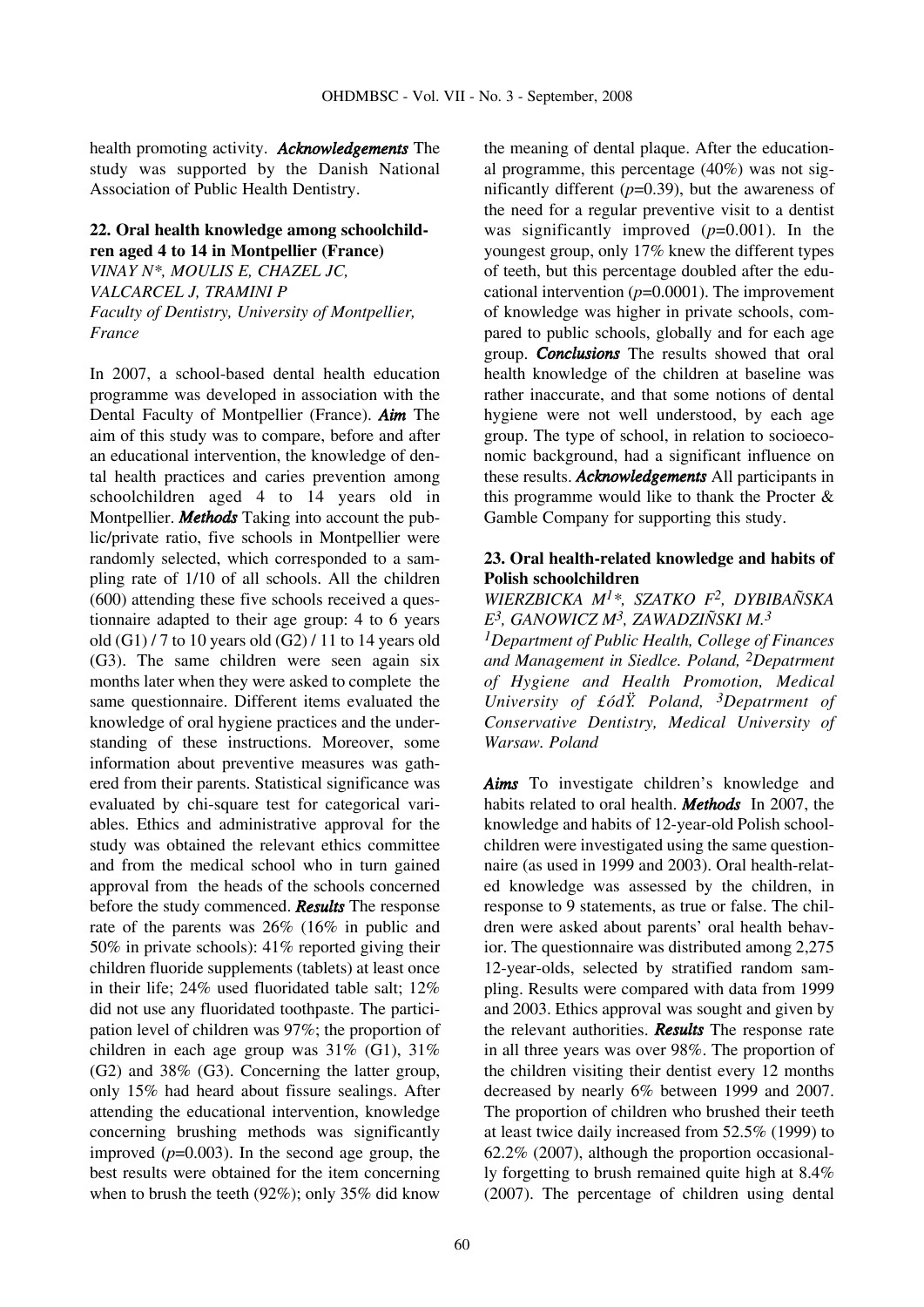floss daily nearly doubled, between 1999 and 2007, from 3.8% to 6.0%. During the same period, the percentage flossing irregularly also doubled from 13.3% to 29.9%. No significant changes were seen in children's consumption of cariogenic products, with nearly 10% of children consuming sweet drinks daily, and only slightly fewer, 7.6%, sweets. The reported frequency of tooth brushing by parents was generally similar to that of children. No significant changes were seen in children's knowledge during the study period. Around a third of children answered "don't know" to each of the statements, suggesting a total lack of relevant knowledge. Over 31% of children declared that a private dentist was their main source of oral healthrelated knowledge, while 24% reported a public dentist. Only 3% of children considered their schoolteacher to be a source of oral health knowledge. *Conclusion* Although oral hygiene habits have improved over the past eight years, the low level of oral health-related knowledge, associated with a current lack of school oral health education, is of concern. *Acknowledgements* This study was supported by Ministry of Health.

## **24. Romanian Dental Students' Smoking Behaviour and Their Attitude towards Smoking**  *HANGANU SC\*, MURARIU A, DANILA I*

*Department of Community and Preventive Dentistry, Faculty of Dental Medicine, "Gr. T. Popa" University of Medicine and Pharmacy Iasi, Romania*

Tobacco represents the single most preventable cause of disease and death in the world today. *Aim* The aims of this study were to assess: smoking prevalence, its effect on dental health attitudes and behaviour among 5th year dental students in Iasi, Romania, and their attitudes, when providing smoking cessation programmes for patients. *Methods* A cross-sectional study of all 114 5<sup>th</sup> year dental students at University of Medicine and Pharmacy of Iasi, Romania, Faculty of Dental Medicine was conducted. Ethics approval for the study was sought from the relevant authority and was granted. A self-administered questionnaire based on a modified version of the Hiroshima University Dental Behavior Inventory (HU-DBI) was distributed between November 2007 and March 2008. Multivariate logistic regression analyses were performed to study differences between smokers and non-smokers. *Results* The response rate was 88.9%, of whom 46% were males and 54% females. The overall prevalence of smoking was 25.2%. Smoking was more prevalent among male students (36%) than female (14.4%). About 43% of the students had started smoking before entering the university. However, most of the students, who currently smoked, had started after entering the university. Multivariate logistic regression analysis showed some differences between smokers and non-smokers. Non-smokers tended to brush their teeth more often than smokers (OR 9.87, 95% CI 2.85-43.27); they spent more time brushing their teeth than smokers (OR 11.84, 95% CI 1.99.0- 65.07); were more concerned about having bad breath (OR 43.34, 95% CI 3.88-62.74) and were more concerned about the colour of their gums (OR 9.04, 95% CI 2.55-42.55). Some 58% of students stated that they wanted to learn how to conduct smoking cessation programmes for patients. Students who smoked showed positive attitudes towards dentists' smoking behaviours and had passive attitudes towards smoking cessation programmes conducted by dentists. *Conclusions* It is necessary to introduce smoking cessation programmes in Romanian Dental Faculties and to provide lectures on tobacco and health issues as well as practical training programmes about giving up smoking in the dental curriculum. *Acknowledgements* This study was supported by Romanian National Centre for Scientific Research.

# **25. Dental students' smoking and drinking habits in Tanzania**

*AMEMORI M1\*, MUMGHAMBA EG2 , RUOTOISTENMÄKI J1, MURTOMAA H1 1Department of Oral Public Health Institute of Dentistry, University of Helsinki, Finland, 2Department of Restorative Dentistry, School of Dentistry, Muhimbili University of Health and Allied Sciences, Dar-es-Salaam, Tanzania*

*Aims* Dentists can play a critical role in smoking cessation. The present study was the first survey in Tanzania aiming to assess smoking and drinking habits, and attitudes towards smoking cessation counseling (SCC) among dental students. *Methods* A 28-item self-administered questionnaire was given to 149 dental students enrolled at the end of academic year 2006-07. It was responded to by 109 students (73%); 64% were 25 years or older and 76% were male. The questionnaire covered sociodemographics, smoking and drinking habits,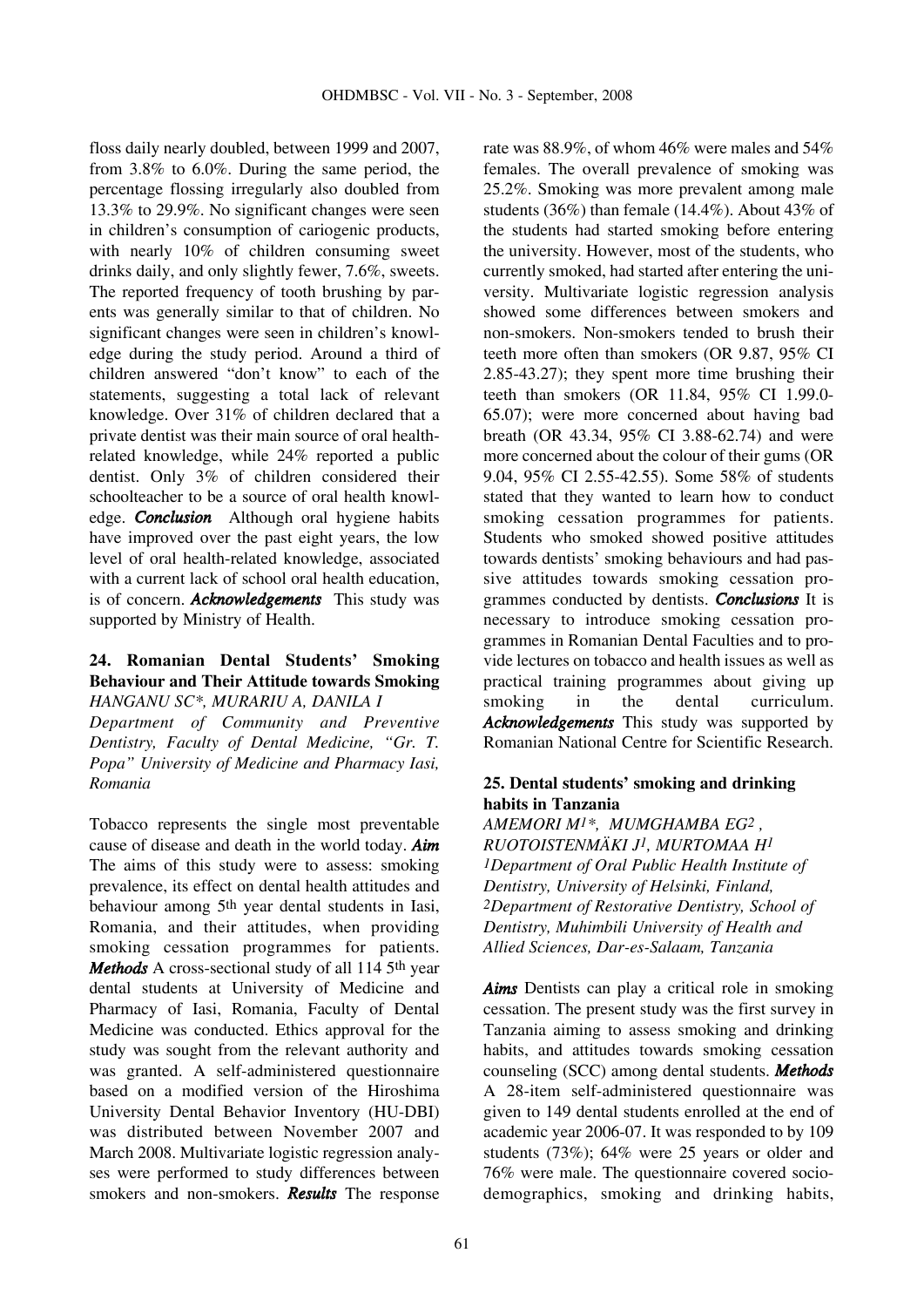knowledge concerning health effects and attitudes towards SCC. Gender, age and study year served as background data. *Results* Smoking was reported by 17% of males and none of females. Alcohol consumption during the previous 30 days was reported by 29% males and 12% females. This was more common during the clinical years (48%) than among the basic science students  $(13\%)$  ( $p<0.001$ ). No females reported binge drinking, whereas it was reported significantly more often by the smokers  $(43%)$  compared to the non-current smokers  $(7%)$ (*p*<0.001). Smokers reported significantly more often that they had received enough information about methods of SCC (50%) compared to non-current smokers (8%) (*p*<0.001). Most students (86%) considered that dentists and physicians should participate in SCC. *Conclusion* In this study, Tanzanian dental students reported less smoking and alcohol consumption than dental students internationally. The majority of Tanzanian dental students expressed willingness and the need for SCC training to facilitate the opportunity for further development of these skills. This should be taken into consideration in dental curriculum development worldwide.

# **26. Oral hygiene and periodontal conditions in the rural population of the Gamba**

*JORDAN A\*, LUCACIU A ,FOTOUHI K, MARKOVIC L, GAENGLER P University of Witten/Herdecke, Germany*

In the Republic of the Gambia, an ongoing longitudinal primary oral health care training and treatment programme is approved by governmental authorities. Atraumatic Restorative Treatment of caries lesions has been the focus of primary health care in some developing countries such as in the Republic of the Gambia, where it commenced in 1995. The planning of prevention and treatment of oral disease can be been informed by an assessment of epidemiological data. *Aim* As a result, the aim of this pilot study was to document oral hygiene and the periodontal treatment needs of a rural population served by Community Oral Health Workers. *Methods* 208 subjects between 13 and 70 years of age were examined for plaque, gingivitis and periodontitis using the following indices: OHI, GI, ESI, CPITN, GPM/T. Parallel to full mouth recording, all subjects were interviewed in order to obtain demographic and oral hygiene data. Statistical analysis was performed using Wilcoxonrank-sum-test and Kruskal-Wallis-test. *Results* Gingivitis was not correlated to oral hygiene behaviour using miswak, tooth brush or both. Periodontal disease progression was associated with age. The ESI in young adults was  $66\%$ (extend), mean attachment loss for the study population was 3.5mm. The ESI was 93% in 55+ yr old subjects with a mean attachment loss of 4.7mm. The number of teeth with gingivitis (G), periodontitis teeth (P1-3) and missing teeth according to GPM/T index for young adults was G5P112M3/T and for adults 35-54 yrs old G6P1-215M5/T, indicating predominantly shallow pocketing even in older subjects. According to the CPITN only 14.4% needed complex care. *Conclusions* In general, inspite of attachment loss, most of those examined had shallow pockets and Their treatment needs were for basic periodontal treatment which could be executed mainly by trained Community Oral Health Workers.

# **27. Oral health in patients needing haemodialysis in southern lower saxony**

*ZIEBOLZ D \*, FISCHER P, HORNECKER E, MAUSBERG RF*

*Department of Operative Dentistry, Preventive Dentistry and Periodontology, University of Goettingen, Germany*

*Aim* This study aimed at e evaluating the oral health profile and condition of teeth in patients undergoing ambulant haemodialysis. *Method* 129 patients from 2 dialysis centres in Southern Lower Saxony were asked to enter the evaluation, 54 (42%) of them volunteered to participate. After taking their respective medical history the patients filled in a questionnaire covering their visits to a dentist, interdental hygiene, bleeding, and smoking. The patients were then examined and DMF-T recorded along with other clinical findings according WHOguidelines. Their degree of gingival inflammation was visually determined (score  $0 - 3$ ) with the noninvasive periodontal disease index according to Ramfjord (PDI). The study was reviewed and approved by the Ethics Committee of the University of Goettingen. *Results* A total of 54 patients participated in the evaluation (23 female, and 31 male), aged between 32 and 86 years ( $\varnothing$  65 years). The majority of patients (n=36) was between 61 and 80 years old, 12 of them were restored with full dentures. For most patients, dialysis treatment had been given for between 1 and 4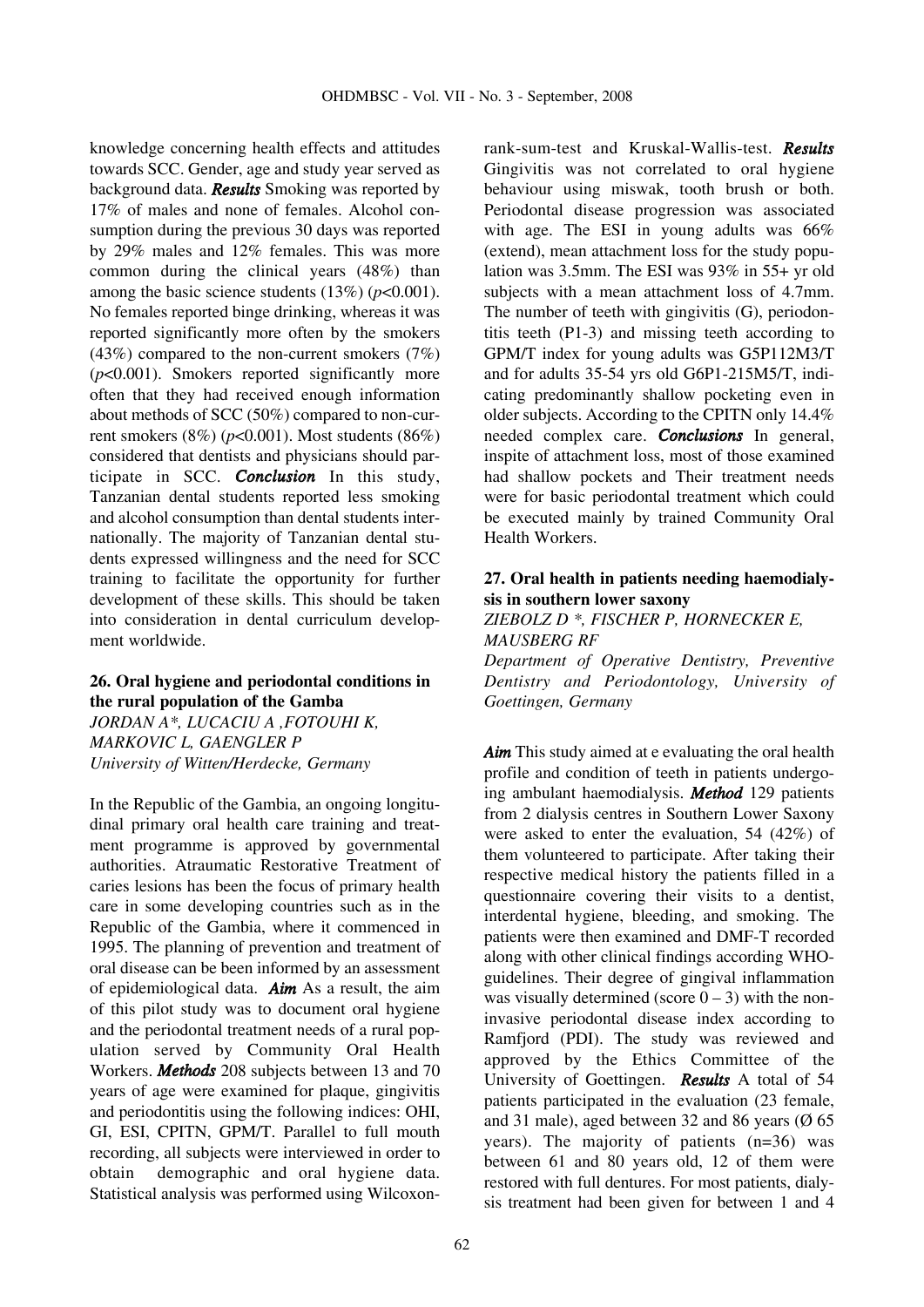years. In 30% of the patients, a glomerulonephritis was the cause of terminal kidney failure, in 22% it was caused by diabetic nephropathy. Questionnaire: 29 patients (54%) stated that their last visit to a dentist dated back no longer than 6 months. More than half of the patients had visited the dentist because of pain (n= $34/63\%$ ). In 46 cases (85%) the dentist was informed of the patient undergoing dialysis, 38 patients (70%) were treated in their dialysis-free intervals. 9 (21%) of the 42 patients with natural dentition answered that they performed interdental hygiene at regular intervals. 8 patients (19%) detected increased bleeding when brushing their teeth. 9 of the patients (17%) were smokers, 45 were non-smokers (16 of which were former smokers). Oral findings: 12 dialysis patients (22%) were edentulous; 42 patients (78%) had a natural dentition. The mean DMF-T of the 42 patients with natural dentition was 20.4±5.5 (DT: 1.6; FT: 7.7; MT: 13.0). The differences between MT, DT, and FT were significant  $(p<0.01)$ . The average degree of gingival inflammation was 1, mild to moderate gingivitis. *Conclusion* The dialysis patients utilisation of dental treatment was predominantly pain-related. In most cases, the appointments met the requirements of dialysis therapy. The patients examined in this study showed a high degree of missing teeth and a good degree of restorative rehabilitation. The visual evaluation of the gingiva indicated only minor periodontal problems.

## **28. Oral Healthcare and Support in Care Homes for Older People in Scotland**

*WHITE V A\*, EDWARDS M, SWEENEY P, MACPHERSON LM. NHS Fife and Lothian UK, NHS Ayrshire and Arran UK and University of Glasgow UK*

*Aim* To describe the reported oral healthcare and support provided in care homes for older people in Scotland. *Methods* A cross-sectional descriptive study was undertaken utilizing postal questionnaires as the method of data collection. A list detailing all care homes registered as providing care to older people in Scotland was obtained from the Scottish Care Commission (n=969). The study population was stratified by Scottish NHS Health Board areas. For the purposes of the study sample, 33% of care homes were selected from each NHS Board area using computer generated randomization. The study sample (n=327) should therefore be representative of care homes throughout Scotland. In 2007, the questionnaire was sent to the managers of the selected care homes for completion. Ethical approval for the study was granted by the University of Glasgow Medical Faculty Ethics Committee. Three care homes were excluded from the study, one because the questionnaire was returned by Royal Mail and two because the managers contacted the chief investigator to advise that they did not provide care for older people. The response rate to the study was 72% (n=234). The majority of the analysis is descriptive in nature. However, cross tabulations and chi square tests were undertaken as appropriate. *Results* The vast majority of managers (95.7%) reported that their home had a provider of urgent dental care, although many managers raised concerns over the accessibility and responsiveness of the service received. Only half the managers (50.4%) reported that oral assessments of residents were undertaken within one week of a resident's arrival at the care home; of those who reported that such assessments were undertaken (n=118), only 27% of managers reported staff performing such assessments were trained to do so. All care home managers reported that their staff provided oral healthcare assistance to residents if required; however only 42.7% of managers reported that their staff received any training in this area. Care homes which reported employing registered nurses were more likely to report provision of oral health assessments  $(p<0.001)$  and provision of staff training in oral healthcare  $(p<0.01)$ . Care home managers were also less likely to rate oral health as a high priority, compared to other healthcare areas. *Conclusion* The results of this study show that, in a large proportion of care homes for older people in Scotland, the oral healthcare and support provided falls below that of currently published UK guidance specific to the oral health of older people in care homes.

## **29. Oral lichen planus among adults from Rome (Italy)**

*PETTI S\* Sapienza University, Rome, Italy*

*Aim* Oral lichen planus (OLP) is a T cell-mediated autoimmune disease. Although it is allegedly associated with several conditions, such as hepatitis C, its cause is unknown, as well as its supposedly high malignant transformation rate. This study was aimed at investigating OLP prevalence and the factors associated to this condition. *Methods* A sample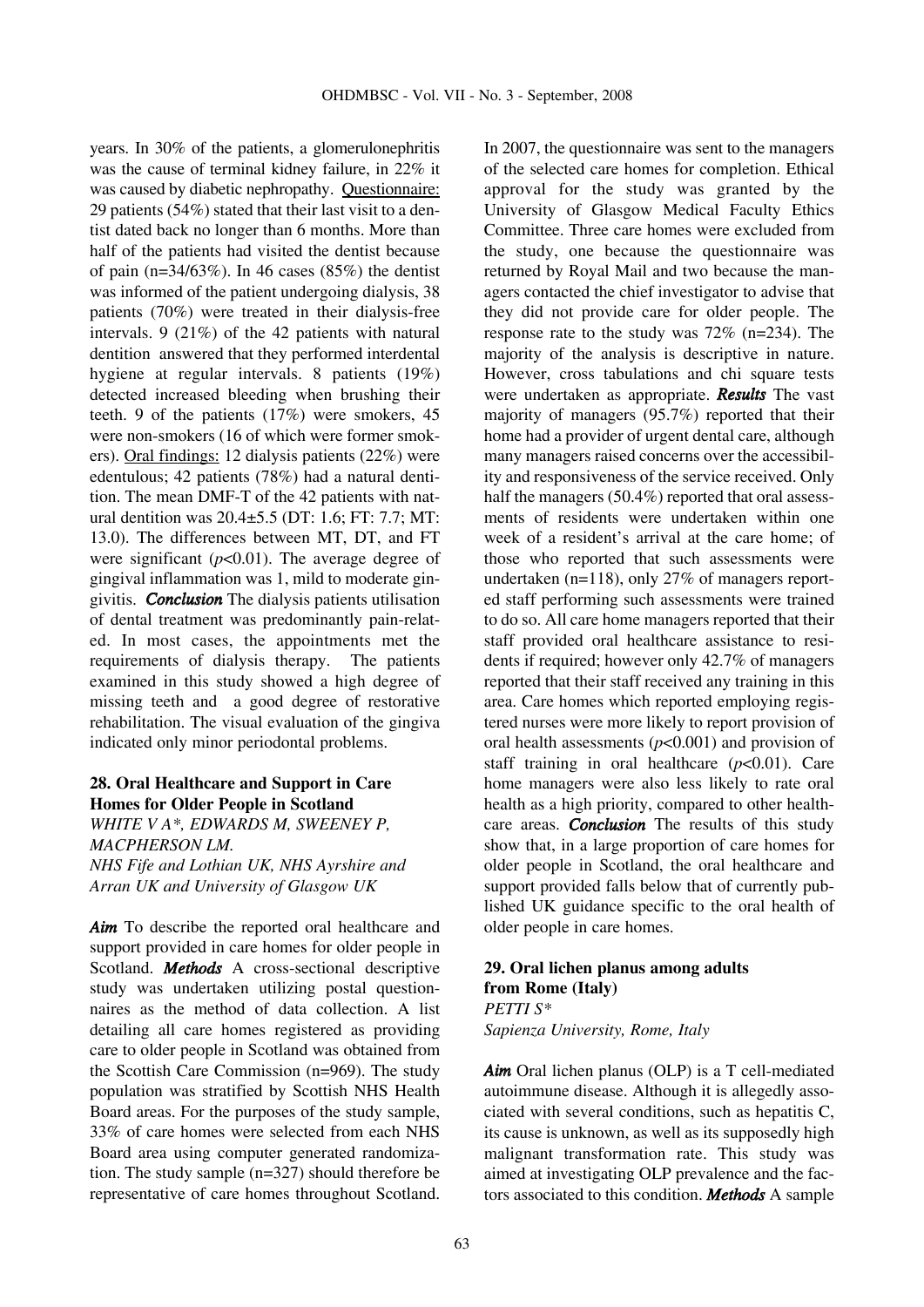of 200 adults aged 40 years or greater was selected consecutively among subjects undergoing a preliminary medical check up in a spa located in the province of Rome (Fiuggi). With a pre-estimated OLP prevalence of 0.5%, a highest acceptable error of 1%, significance and power levels of 95% and 80%, respectively, the sample size was set at n=162. Typical OLP forms (bilateral and multifocal, reticular and erosive forms, not confirmed histologically) were diagnosed clinically by an intraobserver calibrated examiner (Dice's coincidence index for healthy patients and for OLP patients, 96% and 80%, respectively). Mini Nutritional Assessment (MNA©, Nestlè Nutrition Services) and Body Mass Index (BMI) were used to investigate the nutritional status and a questionnaire was administered to patients, who gave their informed consent (participation rate 93%). Ethical approval was provided by the head of the medical district of the spa. OLP point prevalence and 95% confidence interval (95CI) were estimated. Adjusted Odds Ratios (OR) were calculated using various stepwise multiple logistic regression models with backward elimination procedure. *Results* Mean patient age was  $67.7\pm9.3$  years, with 58.3% females and 41.7% males. OLP prevalence estimates were 4.3% (95CI, 1.4-7.2% overall), 7.7% (95CI, 0.4-15.0%, aged 40-65 years), 3.0% (95CI, 0.1-5.8%, aged >65 years), 5.1% (95CI, 0.2-10.1%, males), 3.7% (95CI, 0.1-7.2%, females). Variables such as gender, educational and occupational levels, residential area, other systemic and oral conditions, smoking, alcohol drinking, dietary habits (remarkably, vitamin and antioxidant sources) and BMI were excluded from the best fitting regression model (Likelihood Ratio  $\chi^2$ <sub>3df</sub>=10.4; *p*=0.01; R<sup>2</sup>=0.16), which included older age, i.e., over 65 years (OR=0.3; 95CI, 0.1-1.3; *p=0.09*), living with other housemates (OR=0.2; 95CI, 0.1-1.1; *p=0.06*) and, principally, risk for malnutrition (OR=13.6; 95CI, 1.7-107.8; *p=0.01*). *Conclusions* Although presumptively diagnosed, OLP in the present sample was ten times higher than expected, thus stressing the need for further studies on larger samples. Although OLP predisposing factors are mostly unknown, the non univocally reported associations with conditions such as hepatitis C, diabetes mellitus and stress, suggest the hypothetical involvement of states which alter or depress immunity. In this context, malnutrition and, eventually, living alone, also could promote an immunodepressive state. Alternatively, OLP, as well as malnutrition and, possibly, living alone could be symptoms of a depressive state, thus suggesting that the association between OLP and the present statistically significant risk factors could be spurious.

## **30. Dental health determinants among 35-yearolds in Oslo**

#### *SKUDUTYTE-RYSSTAD R1\*, SANDVIK1 L, ALEKSEJUNIEN J2, ERIKSEN HM3*

*1Faculty of Dentistry, University of Oslo, Oslo, Norway, 2Faculty of Dentistry, University of British Columbia, Vancouver, Canada, 3Faculty of Medicine, University of Tromsø, Tromsø, Norway*

*Aim* The aim of the present study was to identify determinants associated with the number of sound teeth (ST) and the presence of decayed surfaces (DS) among 35-year-old Oslo citizens. *Methods* Randomly selected participants (n=149, response rate 64%) completed a self-administered questionnaire and were examined clinically and radiographically by the calibrated examiners. The number of sound untreated teeth and the presence of two or more dentine carious lesions  $(D_3S=2)$  were selected as the dependent variables. The dental health determinants were assessed by linear (ST) and logistic  $(D_3S=2)$  regression analyses taking into account the hierarchical relationships between the independent variables. *Results* On average 35-yearolds had 17.1 (SD=5.6) ST. Half of the participants had no DS and  $26\%$  had D<sub>3</sub>S=2. Non-western country of birth, being single and having a university education were significantly associated with higher numbers of ST as well as low plaque level, high calculus scores and high salivary buffer capacity. Low family income, being a present or former smoker, irregular dental visits together with high plaque scores and lactobacilli counts and low mutans streptococci counts were significantly associated with dentine caries. *Conclusions* The results of the present study indicate the importance of different determinants for health and disease in this adult population.

## **31. Prevalence of Periapical Osteitis in a Roumanian Population**

*GELETU G\*, MELIAN G, MELIAN A, ONICA N, PINTEA C University of Medicine Gr.T.Popa, Iasi, Romania*

*Aim* The purpose of this study was to audit the type of treatment received by patients who attended an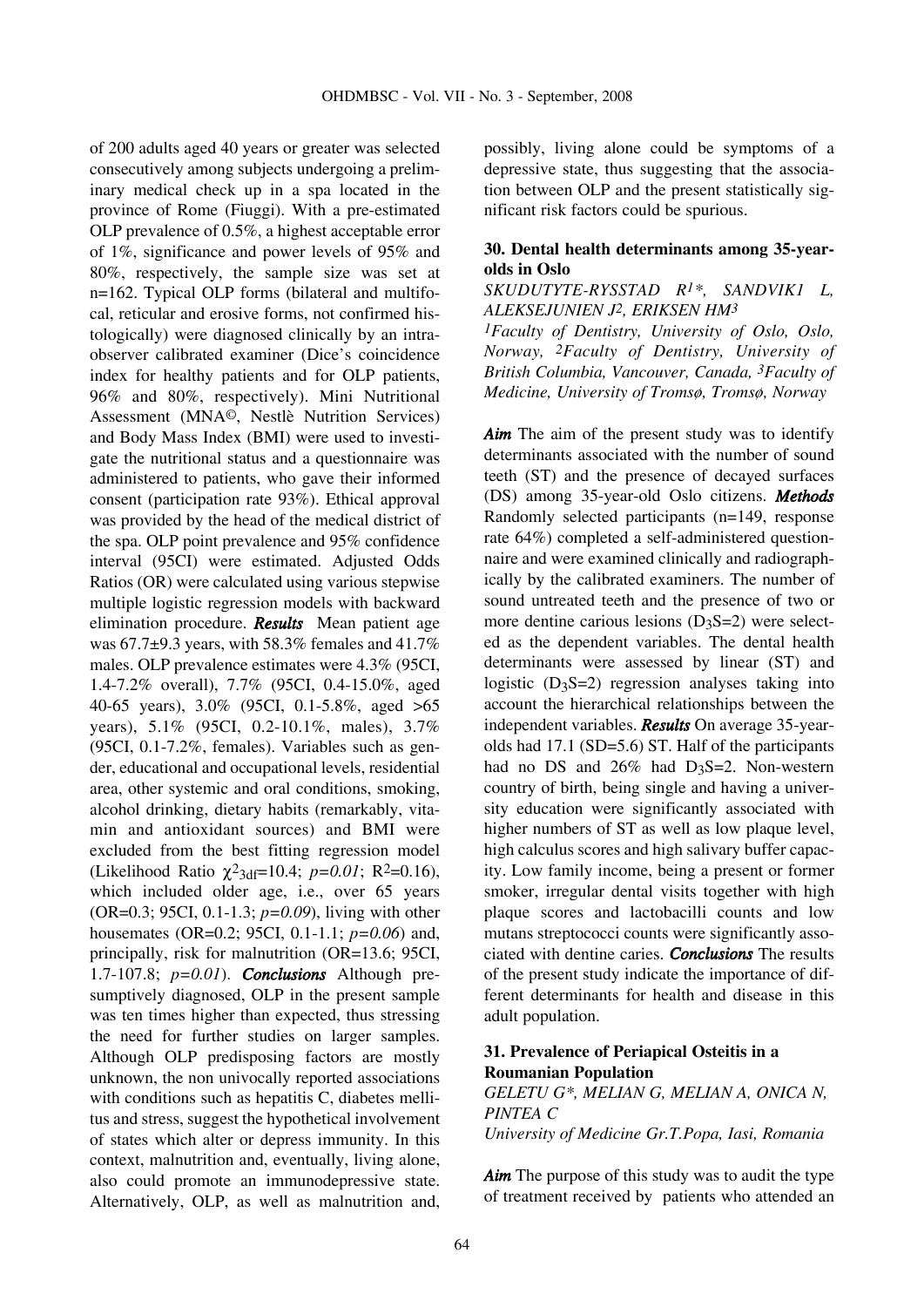Oral Surgery clinic over a 5 years period. Success and failure rates in Endodontic Surgery and their causes were also assessed. *Materials and methods* The records and radiographs of a total of 2 820 patients, who attended an Oral Surgery Clinic over a five year period, were assessed to determine exactly what treatment they had received and the reasons why they had received oral surgical procedures. *Results* It was found that 82% of the patients had been referred for endodontic surgery (apical resection, apical curettage, radicular amputation). Of these patients, 68% who had root resections had not previously undergone any dental treatment before. The other 32% had recieved coronal restorations and/or endodontic treatment. A large number (25%) of those who had had root resections had faulty root obturations (under-obturated or over-obturated). Six percent of the teeth that were assessed had faulty coronal restorations leading to severe osteitis. Overall, there were no massive post-operational complications that required hospitalization. Three percent of the teeth of patients who had undergone surgical procedures required these teeth extracting in the next five years. Root fracture accounted for 25% of treatment failures, patient neglect leading to gross caries for 58% and periodontal breakdown for 12%.*Conclusions* In this audit, 82% of the pateints required surgery after endodontic treatment. Inadequate endodontic treatment led to an increase in the number of patients with lesions that required surgical procedures. These findings suggest that there is a need to improve the availability of oral hygiene advice to patients and better endodontic training for dentists to reduce the morbidity of apical lesions.

#### **32. Musculoskeletal job induced pain in dentists in North IRAN**

*RABIEI M1\*, TALEBZADEH2, ERFANI M3, SHAHREZAH D4, SHAKIBA M5 1Faculty of Dentistry, 2Faculty of Medicine 3School of Health, 4Research Center, University of Guilan, Guilan, Iran*

*Aim* was to determine musculoskeletal work related pain among the dentists in Rasht, North Iran. *Methods* In 2006, all dentists (n=159) who worked in public or private dental offices in Rasht received a questionnaire on the topic of musculoskeletal work related pain. The first part of the questionnaire consisted of self administered questions about their demographics and job satisfaction. The second part was the Nordic standard questionnaire for determining the site of pain and the pain symptoms measured by visual analog scale (VAS). The last part dealt specifically with participants' experiences during their work and was the standard Rula questionnaire.. All the resulting data were assessed by SPSS V13 and analysed by chi-square test, Fishers Exact test and logistic regression. *Results* The response rate was 58% (n=92), 59% were males and 33% females. Of the responding dentists 74% had musculoskeletal pain. The most common site was neck (43%), and followed by upper and lower back (35-8%), shoulder and wrist (25%)  $(p<0.001)$ . The mean score of severe pain symptoms was 5.75 by visual analog scale. The pain increased according to the increasing age; 1.29 times per year in the logistic regression analysis. The chance of experiencing musculoskeletal pain by the dentists was 0.73 time per year, but there was no significant relationship between the genders. There was a significant relationship between the musculoskeletal pain and the job environment satisfaction, OR=26.65 *Conclusion* Dental professionals commonly experience musculoskeletal pain during their careers and it seemed to increase with their length of service. *Acknowledgement* This study was supported by Guilan Vice-Chancellor for Research.

#### **33. Rewarding aspects of the work as a general dental practitioner**

*BERTHELSEN H\*,HJALMERS K, BERGSTRØM K, ORDELL S, SÖDERFELDT B Department of Oral Public Health, Faculty of Odontology, Malmö University, Malmö, Sweden*

The psychosocial work environment in dentistry is well documented as demanding, but less is known of what makes dentists stay engaged. *Aim* The aim of this study was to explore the rewarding aspects of the work as general dental practitioner. *Methods* A qualitative approach was used to ensure a deeper understanding of the subject, as perceived by dentists working in the field. In 2007-2008, six Danish and Swedish general dental practitioners, were selected step by step to obtain maximal variation of respondents as to country of origin, gender, age and clinical work experience. They were then given semi-structured, in-depth interviews in their mother tongues based on Kvale's principles. The interviews were audio-recorded and later transcribed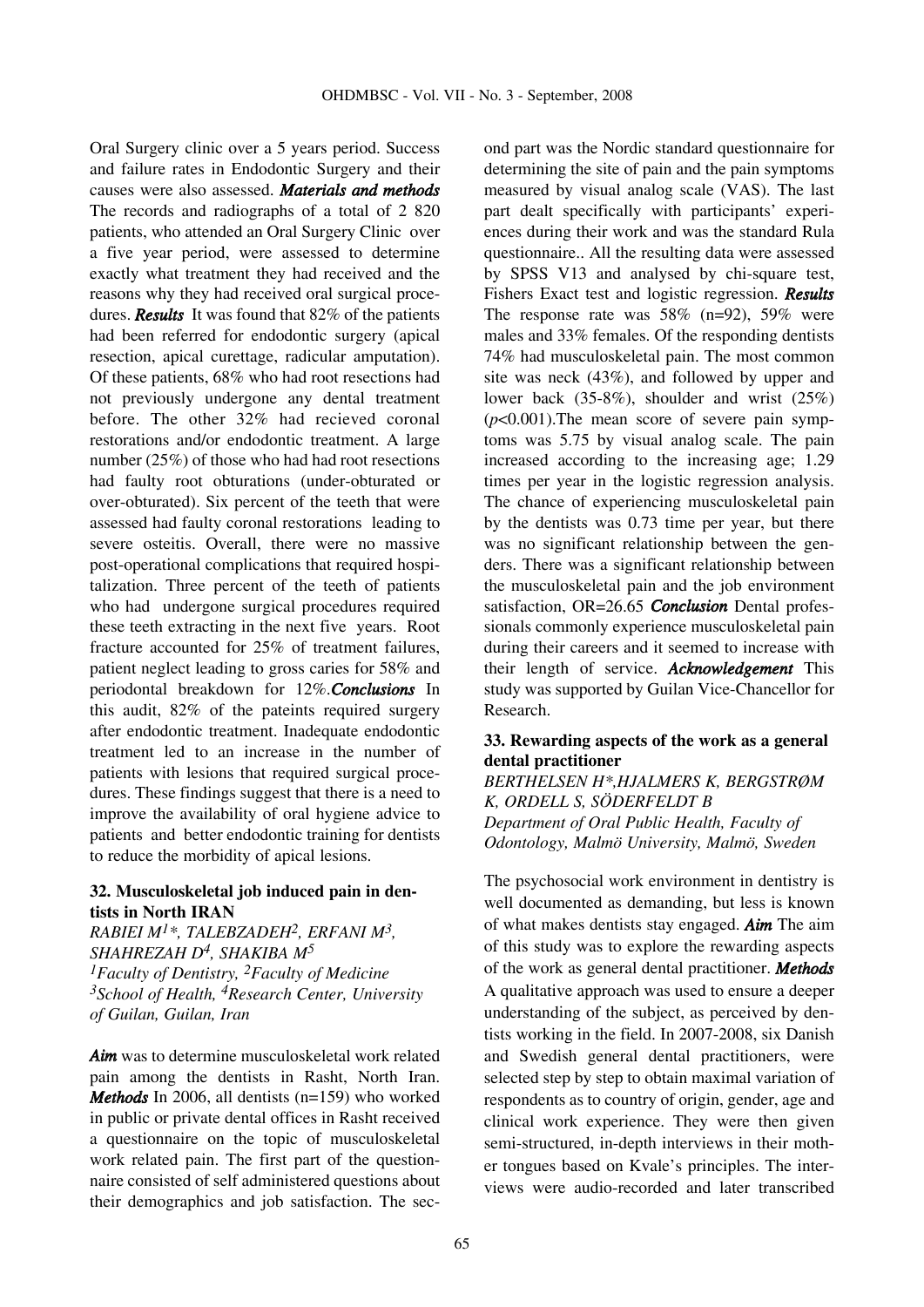verbatim in the original language by the interviewers. Statements covering rewarding aspects of dentistry were used for systematic text condensation, according to the principles of Giorgi's phenomenological analysis, modified by Malterud following 4 steps: (1) reading all the material to obtain an overall impression, and bracketing preconceptions; (2) identifying units of meaning representing different rewarding aspects of good work, and coding for these aspects; (3) condensing and abstracting the meaning within each of the coded groups; and (4) summarizing the contents of each code group to generalize descriptions and concepts reflecting aspects of good work. The study was approved by The Regional Ethical Review Board in Lund, Sweden *Results* The first overall impression of data was that the rewarding aspects of the work as a dentist emerged directly from clinical encounters; from the relation with the patient and the opportunity for performing a high quality odontological handicraft. Next, the dentists described some basic conditions as their relations to workmates, peers and managers as well as how organisational values and conditions influenced the opportunities for achieving the perceived rewarding aspects from clinical encounters. *Conclusion* The results comprising the moral aspects as essential to work as a dentist confirm Hasenfelds' theory of Human Service Organizations. This implies a need for developing work environmental models with internal as well as external rewards when dealing with human service organizations. *Acknowledgements* The authors wish to acknowledge the Swedish Council for working life and social research for financial support.

## **34. Relationships between clinical indices and self-reported oral health in 12-year-old children**

*AMARIEI C1\*, NUCA C2, PETCU LC3, BALABAN DP4, ANDREI 2 1Department of Oral Public Health and Dental Management, 2Department of Preventive Dentistry, 3Department of Medical Informatics and Biostatistics, 4Department of Oral Biochemistry, Faculty of Dental Medicine, Ovidius University, Constanta, Romania*

Oral health status measurement needs both an objective and a subjective evaluation. *Aim* The aim of this study was to assess the relationships between three commonly used clinical oral health indices and self-reported oral health and the impact on the quality of life of 12 year-old children. *Methods* This cross-sectional study was carried out on representative randomly selected samples of 12 year-old children (n =259) from Constanta District, in 2007 (the sampling error was 0.07). Ethical approval for the study was obtained from the relevant authority. The oral health examination was perfomed by calibrated examiners in the schools' dental offices, using the instruments and criteria recommended by W.H.O (1997) for registration of the DMFT Index, the Dental Health Component of the Index of Orthodontic Treatment Need (DHC-IOTN) and the Community Periodontal Index (CPI). A questionnaire was designed in order to obtain information on self-reported oral health and its impact on the subject's quality of life. It included seven items categorized in three dimensions. Theses were: self-reported oral disease symptoms and treatment needs (items A and B), self-perceived oral well-being (items C and D) and social and physical functioning (items E, F, G). The questionnaires were completed at school. Data were analyzed using SPSS version 12.0. Cross-tabulation and the chi-square test were used to assess bi-variate relationships. *Results* The response rate was 100%. The mean DMFT was  $3.31$  ( $\pm 3.04$ ). One hundred and fifty (57.9%) of the children had a low DMFT (0 - 3) , 86 (33.2%) had a medium DMFT (4 - 7) and 23 (8.9%) had a high DMFT (over 8). The DHC-IOTN grades were: no treatment need 154 (59.5%) of the children, borderline need 85 (32.8%) and great need for orthodontic treatment 20 (7.7%). The CPI scores were 0 for 209 (80.7%) of the children and 1 for the remaining 50 (19.3%). The gender differences for the clinical indices were not significant (*p*>0.05). The analysis of the relationships between the clinical indexes and the subjective variables (questionnaire's items) showed the following: DMFT category was associated with items B  $(p<0.05)$  and G (*p*<0.01), DHC-IOTN was associated with items C and E ( $p$ <0.05) and F and G ( $p$ <0.01). CPI was associated with items E and F  $(p<0.05)$ . The gender distribution of the answers was different only for items D and E  $(p<0.05)$ . *Conclusion* The results of this study showed that, from the three oral conditions objectively assessed, DHC-IOTN was most frequently associated with negative impacts on the sub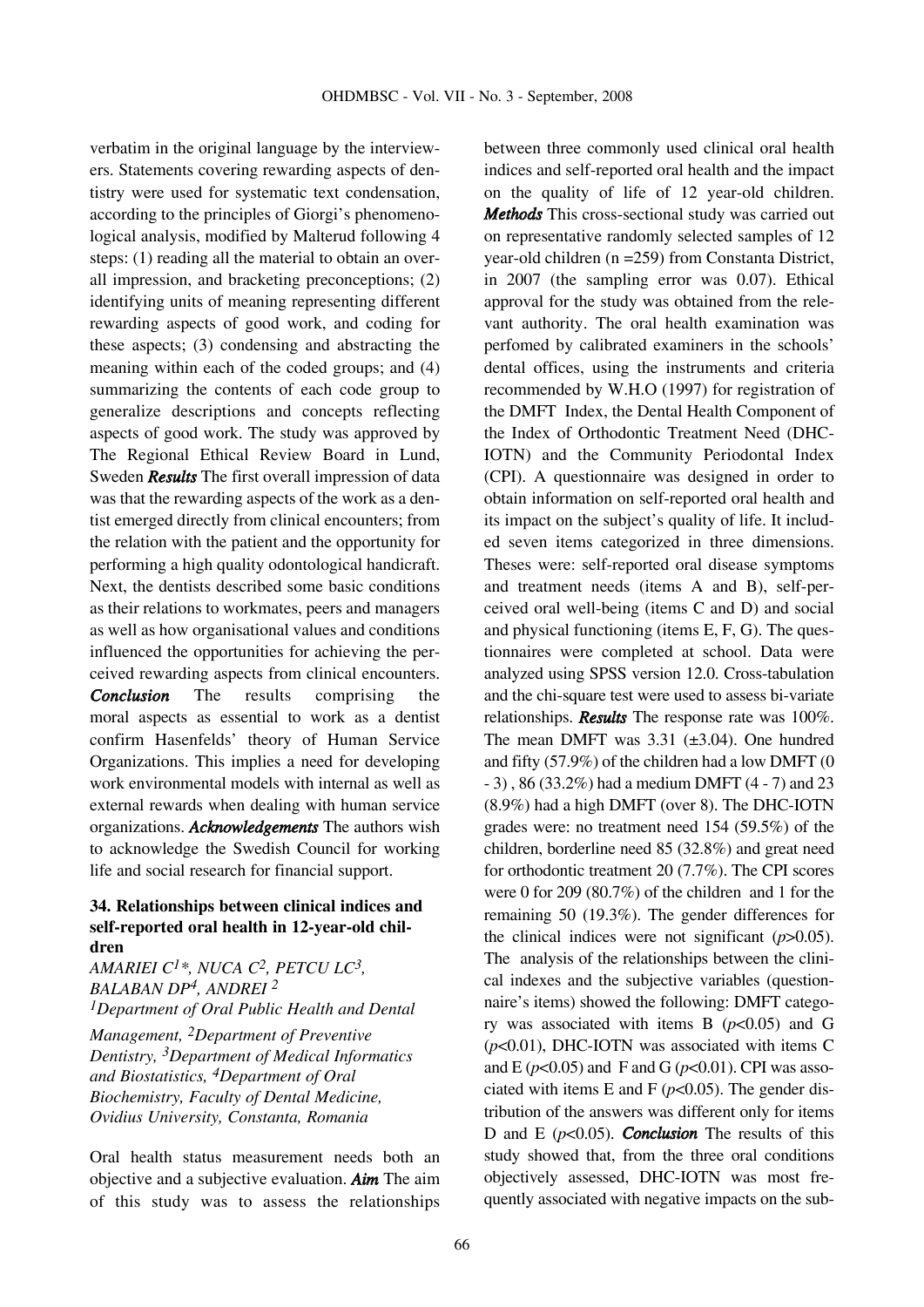jects' quality of life, the most affected dimensions were social and physical function.

## **35. Caries prevalence in patients attending for dental treatment at the dental school Cluj-Napoca**

*BADEA ME\*, AVRAM R., MOGA I, CHIFOR R, BADEA AF Department of Preventive Dentistry, Faculty of*

*Dental Medicine, University of Medicine and Pharmacy "Iuliu Hatieganu", Cluj-Napoca, Romania*

*Aim(s)* The aim of this study was to evaluate the DMF-T index in 2007 in a sample of patients in Cluj-Napoca, Romania. The DMFT index changes over the years according to education on oral health care provided for the population, according to each generations susceptibility to oro-dental diseases and on access to professional dental care. The National Health Insurance insures adults only for dental emergencies and children under 18 years old receive 100% coverage. In spite of this, at present, dental examinations for children are not carried at regular intervals. Furthermore, in Cluj-Napoca there have been no attempts to introduce systemic or locally delivered fluoridation for the children. However, topical fluorides have sporadically been given to the children, when they present to the dental offices. *Methods* The study was performed in the dental office of the dental school of the University of Medicine and Pharmacy in Cluj-Napoca, Romania. There were two examiners who performed the examinations after obtaining consent from the patients. The DMFT index was calculated on 28 teeth, excluding 18, 28, 38 and 48 and separately for 16,26,36,46. For each patient the number of teeth with carious lesions (incipient caries not included) - D, the number of teeth that had been extracted- M and the number of teeth with fillings or crowns –F were recorded. Caries was diagnosed at the cavitation level (WHO 1987). The study included 175 randomly selected patients aged 10 to 77, divided into six age groups with similar gender distribution. The DMFT was calculated (SAS data base) and descriptive and complex statistical analyses were made (Tukeys student range test; *p value: 5%*). *Results* In all age groups the DMFT index was significantly higher than recommended by WHO. DMFT for the 10-19 age group was 5.5, for 40-49 it was 17.1, for 50-59 it was 18.6 and for 60-79 it was 21.2. The DMFT for the 20-29 age group (DMFT  $= 5.5$ ) and the 30-39 age group (DMFT =12.4) were nearer to the WHO recommendations than was the case for the other age groups. *Conclusions* The DMFT scores that were found in our study were worse than the current WHO recommendations for all age groups for 2007 in a statisitically significant manner but less so for the  $20 - 29$  and  $30 - 39$  age groups. Suitable preventive programmes are necessary.

## **36. Testing Two School-Based Approaches for Promoting Pre-adolescents' Oral Hygiene**

*SAIED-MOALLEMI Z\*1,2, VEHKALAHTI MM1, VIRTANEN JI1, TEHRANCHI A2, MURTOMA H 1 1Institute of Dentistry, University of Helsinki, Helsinki, Finland, 2School of Dentistry, Shaheed Beheshti Medical University, Tehran, Iran*

*Aim* The study compared the effectiveness of two school-based oral health interventions on oral hygiene of pre-adolescents. *Methods* A randomised, examiner-blinded community methodology was used during a three-month trial in a random sample of schools (n=12) in Tehran, Iran, in 2005. A total of 346 (with 8 drop-outs) third-grade schoolchildren were recruited. The schools were randomly assigned to intervention and control groups, each group comprising four schools: intervention via class (IC) at school, intervention via parents (IP) at home, and the controls. Children in IC (n=110) solved a set of puzzles containing oral health messages under the supervision of their health teacher. In IP (n=112), parents received an oral health education leaflet and a brushing diary to supervise their child's tooth-brushing. The control group (n=116) received no intervention. The effect of the intervention was assessed as changes in the dental plaque and in the gingival bleeding. An improvement of gingival health was recorded when all teeth with bleeding at baseline became healthy. Improvement in oral hygiene was recorded when 50% or more of teeth with plaque at baseline were assessed as clean. Ethical approval was obtained. Statistical analysis included t-test, Number Needed to Treat (NNT) and logistic regression. *Results* All children had plaque and bleeding on at least one index tooth at baseline. After the trial, only IP showed any significant difference  $(p<0.001)$  compared to the control group as to clean teeth. The possibility of having clean teeth was 6.1 times as great (CI: 2.9-12.8) among children in IP, with an